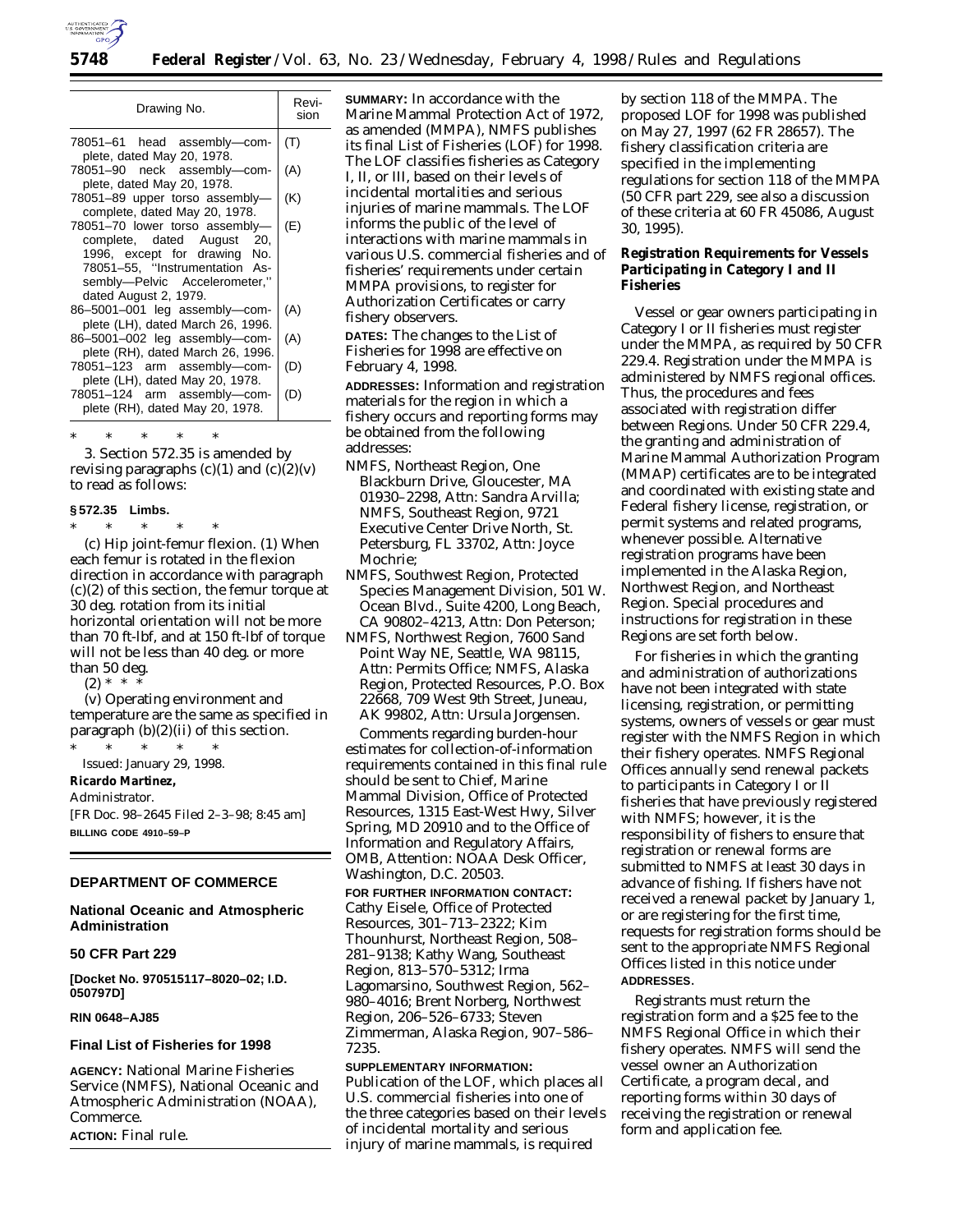# **Region-Specific Registration Requirements for Category I and II Fisheries**

These registration procedures were outlined in the 1997 LOF (62 FR 33, January 2, 1997) and are clarified here to provide further guidance for registration in the Alaska, Northwest, and Northeast Regions.

# *Alaska Region MMAP Registration for 1998*

The Alaska Region has integrated MMAP registration for Alaska Category II fisheries with the Alaska State system for registering commercial vessels and permitting commercial fishers. The information required for MMAP registration will be obtained by NMFS directly from the State of Alaska and will be automatically incorporated into the NMFS MMAP database. At the beginning of each calendar year, permitted vessel owners and set net operators will be sent an MMAP certificate for that year, an MMAP decal, the terms and conditions of the authorization, and marine mammal injury and mortality reporting forms. MMAP certificates will be valid only if presented with a valid fishing permit.

This integration process is in effect for all Category II Alaska fisheries. If a vessel owner plans to participate in one or more of the Category II fisheries and is licensed under the State of Alaska's Commercial Fisheries Entry Program, the vessel owner will be registered automatically in the MMAP and will not have to submit MMAP registration, or renewal materials, or a processing fee.

#### *Northwest Region MMAP Registration for 1998*

In the Northwest Region, the States of Washington and Oregon have agreed to continue issuing MMAP certificates for Category I and II fishers as part of the fishing license renewal process. MMAP certificates will be valid only if presented with a valid fishing permit. This integration process is in effect for all WA and OR Category II fisheries. If a vessel owner plans to participate in one or more of the Category II fisheries and has a license issued by the State of Oregon or Washington, the vessel owner will be registered automatically in the MMAP and will not have to submit MMAP registration, or renewal materials, or a processing fee.

#### *Northeast Region MMAP Registration for 1998*

The Northeast Region has integrated MMAP registration with Federal and/or state permit processes for the following fisheries: Gulf of Maine, U.S. mid-Atlantic lobster fishery; Atlantic squid,

mackerel, butterfish trawl fishery; and the New England multispecies sink gillnet fishery (including, but not limited to, species as defined in the Northeast Multispecies Fishery Management Plan, dogfish, and monkfish). The Category I sink gillnet fishery includes regulated and nonregulated fisheries. Participants in the federally regulated segment will be registerd in the MMAP automatically through integration with the Federal permit process. Fishers who do not hold a Federal multispecies sink gillnet permit and who fish with sink gillnet in state waters and/or for non-regulated species (dogfish and monkfish) are required to submit an MMAP registration form and processing fee to NMFS.

Federally permitted participants in the squid, mackerel, butterfish trawl fishery will be registered in the MMAP automatically through integration with the Federal permit process. Fishers who do not hold a Federal squid, mackerel, butterfish trawl permit and who trawl for those species are required to submit an MMAP registration form and processing fee to NMFS.

State and federally permitted participants in the lobster trap/pot fishery will be registered in the MMAP automatically through integration with other permit processes.

For all participants in fisheries for which NMFS has integrated registration with permit processes, the vessel owner will be registered automatically in the MMAP and will not have to submit MMAP registration, or renewal materials, or a processing fee. At the beginning of each calendar year, these vessel owners will be sent an MMAP certificate for that year, the terms and conditions of the authorization, and marine mammal and injury reporting forms. MMAP certificates will be valid only if presented with a valid state or Federal fishing permit.

All fishers who plan to participate in any other Category I and II fisheries in the Northeast Region must register under the MMAP by submitting a registration or renewal form and the processing fee to NMFS.

#### *General Requirements*

Vessel owners or operators or fishers (in the case of non-vessel fisheries) in Category I, II, or III fisheries must comply with 50 CFR 229.6 and report all incidental mortality and injury of marine mammals during the course of commercial fishing operations to NMFS Headquarters. Instructions for submission of reports are found at 50 CFR 229.6.

Fishers participating in Category I and II fisheries may be required, upon request, to accommodate an observer aboard their vessels. Observer requirements may be found at 50 CFR 229.7.

#### *Responses to Comments*

NMFS received four letters of comment on the proposed LOF for 1998, which raised several points of concern. These issues and concerns are summarized and responded to as follows:

#### *General Comments*

*Comment 1:* How is a gillnet fishery down-listed? What specific levels of observer coverage for individual fisheries are considered enough?

*Response:* A fishery is down-listed when the annual mortality and serious injury estimate decreases to the level defined for the lower category. For example, a Category I fishery is defined as having an annual mortality and serious injury of any marine mammal stock that is greater than or equal to 50 percent of the Potential Biological Removal (PBR) level. Generally, a fishery is considered a Category II fishery if the annual mortality and serious injury of a stock in that fishery is greater than 1 percent and less than 50 percent of the PBR level. Thus, a Category I fishery will be down listed to Category II when the annual mortality and serious injury decreases to below 50 percent of the PBR level.

The level of observer coverage is indirectly related to the categorization of a particular fishery. Higher levels of observer coverage increase the confidence associated with mortality estimates. Lower levels of observer coverage may result in lower confidence levels and higher coefficients of variation (CVs) associated with mortality estimates. NMFS' guidelines for calculating PBR levels state that, if CVs are high, recovery factors can be adjusted downward for threatened and depleted stocks or stocks of unknown status (Wade and Angliss, 1997). Lower recovery factors may slightly decrease PBR values, which could affect the categorization of fisheries; however, the largest potential decrease in a recovery factor would be from 0.50 to 0.40, which would result in a relatively small decrease in the PBR level (approximately 20 percent). The likelihood that a small decrease in the PBR level would change the categorization of a fishery is remote.

The level of observer coverage is based on a desired CV that is needed for a particular estimate. For example, if the objective of sampling is to estimate total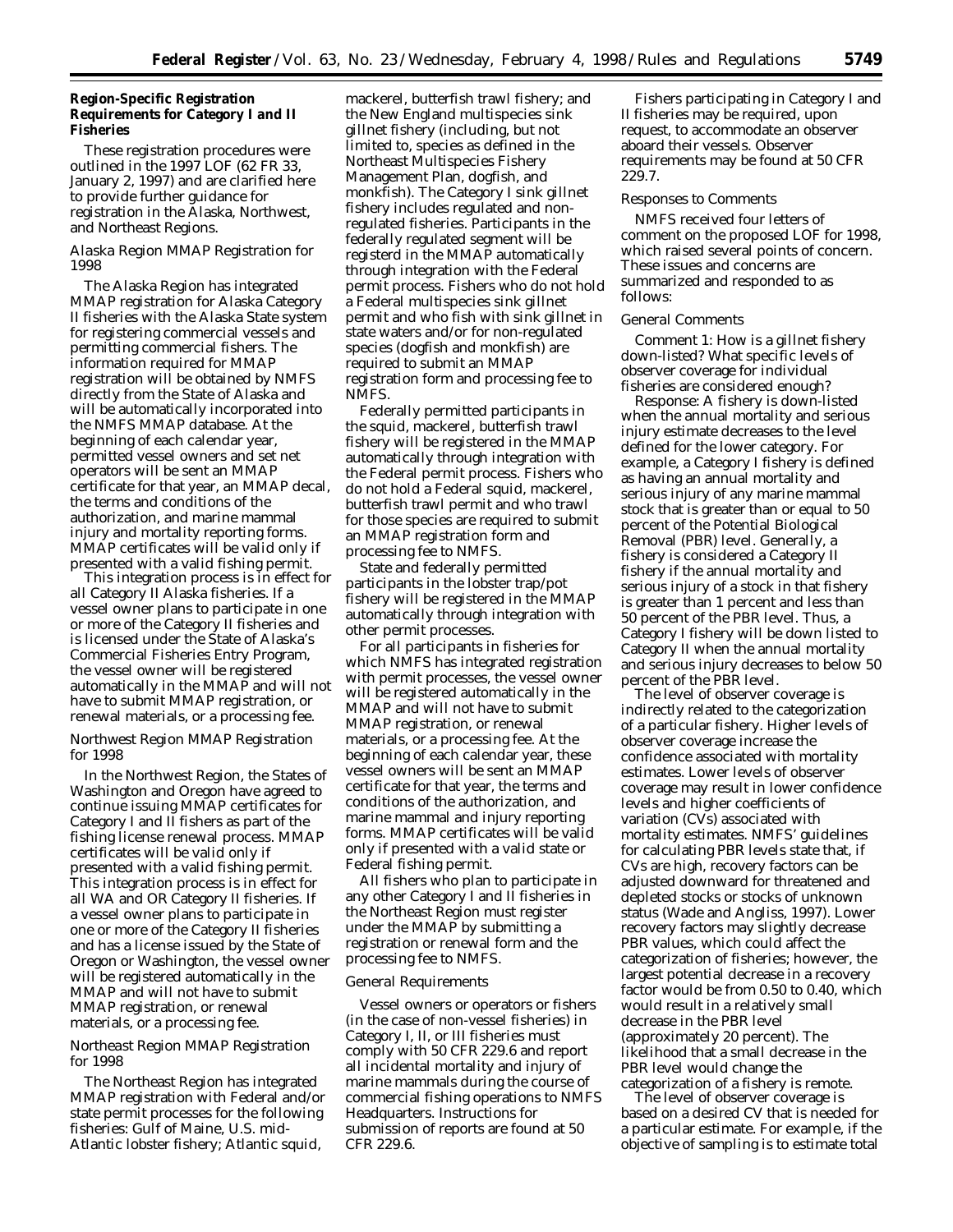harbor porpoise mortality, the quantity of sampling will be adjusted to attain a certain CV for the harbor porpoise mortality estimate. The CV of the bycatch estimate consists of two components: the CV of the harbor porpoise bycatch rate and the total fishing effort. These two components determine the CV of the total estimate and, therefore, are used in developing a sampling schedule.

# **Comments on Fisheries in the Southwest Region**

### *Comments on the California Squid Seine Fishery*

*Comment 2:* Technical changes that have occurred in the CA squid seine fishery since 1986 have greatly reduced the likelihood of incidental takes of marine mammals. Additionally, past mortalities of pilot whales and Risso's dolphins that have been attributed to this fishery are likely to have been incidences of intentional killing of marine mammals rather than of incidental takes. Before an observer program is considered for this recently recategorized Category II fishery, additional enforcement measures should be undertaken, in conjunction with fishery workshops, to ensure that fishers understand and comply with regulations regarding takings of marine mammals.

*Response:* In 1997, the California squid purse seine fishery was reclassified from Category III to Category II. This reclassification was based on the recent increase in squid purse seine fishing effort in California, the presence of pilot whales in the fishing areas, and historical evidence of serious injury and mortality of pilot whales in the fishery.

Under section 118 of the MMPA, NMFS has authority to place observers on any vessel participating in a Category I or II fishery. At this time, NMFS does not have the funding needed to support an observer program for the California squid purse seine fishery. However, due to the recent increase in fishing effort in the fishery, the California State Legislature recently established a new management and research program for the California squid purse seine fishery to regulate the fishery more efficiently and to collect information on the biology and status of market squid (*Loligo opalescens*). As part of this research program, observers may be placed on purse seine vessels to collect biological data. If the California Department of Fish and Game (CDFG) establishes an observer program for the fishery, NMFS will work with it to facilitate the collection of information on the fishery's interactions with marine mammals, both incidental and intentional.

The Southwest Region, NMFS, Office of Law Enforcement currently implements public outreach programs to educate fishers about Federal laws, including the Magnuson-Stevenson Fishery Conservation and Management Act, and the MMPA. These efforts include providing fishers with public outreach materials and speaking to them at the docks. NMFS will continue to investigate reports of MMPA violations in the California squid purse seine fishery (e.g., illegal shootings) and, if necessary, to better enforce the MMPA. NMFS will explore the possibility of conducting fishers education workshops.

### *Comments on the California/Oregon Shark/Swordfish Drift Gillnet Fishery*

*Comment 3:* The California/Oregon shark/swordfish drift gillnet fishery should be renamed the ''Pacific pelagic drift net fishery'' to better describe both the type of gear employed and the variety of species harvested in this fishery.

*Response:* The California/Oregon drift gillnet fishery originally targeted common thresher shark. Swordfish and shortfin mako shark later became commercially important components of the catch. Although swordfish, common thresher shark, and mako shark represent approximately 90 percent of the total catch by the fishery, other species that are commonly caught and landed include opah, big-eye thresher, louvar, barracuda, Pacific bonito, dolphinfish, mackerel, sardines, white seabass, and tunas (Hanan, et al., 1993). NMFS agrees that the nets deployed by the fishery do not capture the fish by the gills, rather fish are captured by entanglement in the nets. Nevertheless, the CDFG currently refers to the fishery as ''California drift gill net fishery for thresher shark and swordfish'' and the Oregon Department of Fish and Wildlife (ODFW) refers to the Oregon portion of the fishery as the ''Oregon swordfish drift gill net fishery.'' Although NMFS recently issued a rule that requires new training, equipment, and gear modifications for operators and vessels participating in the fishery (62 FR 51805, October 3, 1997), the CDFG and the ODFW have the major responsibility for managing the fishery at this time. For this reason, NMFS will continue to defer to the CDFG's and the ODFW's designation of the fishery as the ''California/Oregon drift gillnet fishery for thresher shark and swordfish.''

# *Comments on the California Shark and Bonito Longline Fishery*

*Comment 4:* The commenter questioned the classification of the California shark and bonito longline fishery as Category III because longline gear is known to interact with marine mammals in other fisheries.

*Response:* The California shark/bonito longline fishery is a very small fishery, with less than 10 vessels currently operating. NMFS has found no evidence of serious injuries or mortalities of marine mammals associated with this fishery; thus, this fishery will remain in Category III. However, because this longline fishery primarily targets swordfish, and secondarily targets tunas and several other fish species, NMFS is renaming this fishery the ''California offshore longline'' fishery.

# *Comments on Fisheries in the Northwest Region*

# *Oregon Swordfish Floating Longline and Oregon Blue Shark Floating Longline Fisheries*

*Comment 5:* The commenter questioned the classification of the Oregon swordfish longline and blue shark longline fishery as Category III because longline gear is known to interact with marine mammals in other fisheries.

*Response:* The commenter is mistaken; the fisheries to which the commenter refers are currently placed in Category II. The Oregon swordfish/ blue shark surface longline fishery, a Category II fishery, was divided in 1997 into two separate Category II fisheries to parallel more closely the State developmental fisheries licensing practices for these fisheries. These fisheries were placed in Category II and renamed the ''OR swordfish floating longline fishery'' and the ''OR blue shark floating longline fishery.'' NMFS believes that the Oregon swordfish floating longline fishery and the Oregon blue shark floating longline fisheries should remain in Category II.

# *Other Comments on Fisheries in the Northwest Region*

*Comment 6:* The commenter questioned the classification of the Washington, Oregon, North Pacific halibut longline fishery and the Washington, Oregon, California groundfish, bottomfish longline/set line fishery as Category III because longlines are known to interact with marine mammals in many areas.

*Response:* In recent years, there have been no marine mammal mortalities or serious injuries documented for the Washington, Oregon, North Pacific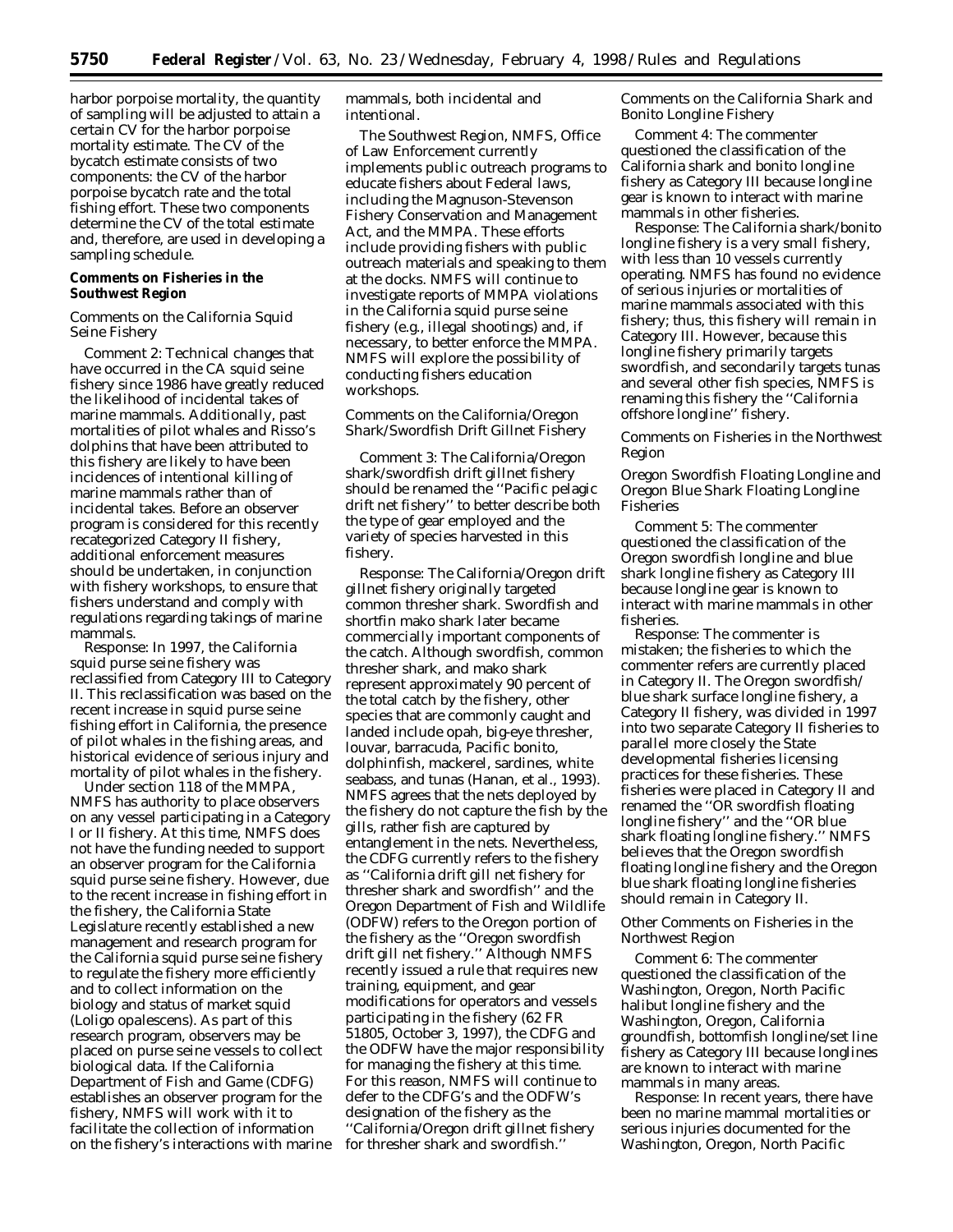halibut longline/set line fishery or for the Washington, Oregon, California groundfish, bottomfish longline/set line fishery. For this reason, these fisheries will remain Category III fisheries. If new information becomes available on incidental takes of marine mammals in this fishery, NMFS will examine the information and determine whether their current classifications are appropriate.

#### *Comments on Fisheries in the Alaska Region*

*Comment 7:* The commenter questioned the classification of the Alaska State waters sablefish longline/ set line and the Alaska octopus/squid longline fisheries as Category III fisheries because longlines are known to interact with marine mammals in other areas.

*Response:* The Alaska State waters sablefish longline/set line fishery was reclassified from Category II to Category III in the 1996 LOF (60 FR 67085, December 28, 1995) based on the prohibition of intentional lethal takes of marine mammals. Based on Hill, *et al.* (''Alaska Marine Mammal Stock Assessments, 1996,'' Appendix 3, 1997) there were no reported mortalities or serious injuries of marine mammals in either of these fisheries between 1990 and 1994; however, these fisheries have never been observed. Additionally, there were no reported mortalities and serious injuries in these fisheries from logbook data collected between 1990 and 1993 or from stranding data between 1990 and 1994.

At a recent meeting of the AK Scientific Review Group (SRG), the SRG recommended that, in the absence of information, NMFS should not assume that fishers are likely to not report or under-report incidental mortalities of marine mammals in the course of commercial fishing operations. The current information supports the placement of these fisheries in Category III. NMFS will evaluate any new information that becomes available on the rate of serious injury and mortality incidental to these fisheries and will make changes to the LOF, as appropriate.

*Comment 8:* The commenter expressed concern about the lack of observer programs in Alaska and in other areas of the northwest and believes that many of the Category II and Category III gillnet fisheries are likely to have interactions that are greater than what is being documented. There are several fisheries in Alaska that are stated to have no documented interactions with marine mammals.

*Response:* NMFS agrees. A marine mammal observer program is needed in Alaska to provide the data needed to classify fisheries and to otherwise manage incidental takes of marine mammals. NMFS is in the process of implementing an observer program to monitor incidental takes of marine mammals by commercial fisheries in Alaskan nearshore waters. This multiyear program will focus on Category II Alaskan fisheries. Observers will be deployed in 8 of the 11 Category II fisheries in Alaska over the next 5 years. The observed fisheries will include: AK Cook Inlet salmon set gillnet, AK Cook Inlet drift gillnet, AK Yakutat salmon set gillnet, AK Bristol Bay set driftnet, AK Bristol Bay drift gillnet, AK Kodiak salmon set gillnet, Southeast AK salmon drift gillnet, and the AK Southeast salmon purse seine fishery. Funding limitations may delay the start date of this program until the summer of 1999.

#### **Comments on Fisheries in the Northeast and Southeast Regions**

# *Comments on the U.S. Mid-Atlantic Coastal Gillnet Fishery*

*Comment 9:* The commenter questioned how NMFS can justify placing the mid-Atlantic gillnet fishery in Category II for bottlenose dolphin, when the PBR level for the coastal bottlenose dolphin stock is unknown. The commenter does not support the current calculated PBR level of 25 animals.

*Response:* The current PBR level for the Atlantic coastal bottlenose dolphin is based on the best available information. This PBR level was calculated based on survey results as described in the Atlantic Marine Mammal Stock Assessment Report and was peer-reviewed by the Atlantic Scientific Review Group, an external panel convened to advise NMFS on its Stock Assessment Reports (SARs). Although it is true that the exact stock structure for coastal bottlenose dolphins is unknown and, thus, the PBR level is necessarily uncertain, a significant body of knowledge regarding this stock structure is currently available and forms the basis for the current PBR level.

NMFS has allocated funding in 1998 to expand observer coverage in the mid-Atlantic coastal gillnet fishery and to support research aimed at defining the stock structure and at generating better population estimates for Atlantic coastal bottlenose dolphin. As new information becomes available on this fishery and on the rate of serious injury and mortality incidental to this fishery, NMFS will analyze this information to determine

whether it warrants reclassification of the fishery.

*Comment 10:* The mid-Atlantic coastal gillnet fishery should not be subdivided at this time. It would be difficult to divide this fishery using the target species as the criterion because, in many of these fisheries, the target species differs from the predominant catch. In addition, data on marine mammal bycatch are so few that no justification exists at the time for subdividing a fishery by whether certain components seem more or less likely to interact with marine mammals. These fisheries should remain combined until complete and accurate data are collected on marine mammals bycatch levels and on the individual fisheries in this region.

*Response:* NMFS agrees. The information currently available on the composition and distribution of the Mid-Atlantic coastal gillnet fishery and on its incidental take levels is insufficient to identify distinct subcomponents of this fishery.

NMFS has allocated funding in 1998 to expand its observer coverage of this fishery and to obtain a better characterization of the individual subcomponents that comprise it.

*Comment 11:* Regarding the U.S. mid-Atlantic coastal gillnet fishery, NMFS should, where feasible, separate the sink gillnet fisheries according to their target species.

#### *Response:* See response to Comment 10.

#### *Comments on the North Atlantic Bottom Trawl Fishery*

*Comment 12:* Information presented at the serious injury and mortality workshop regarding the North Atlantic bottom trawl fishery documents interactions with marine mammals. Given the limited observer coverage to date in this fishery and the inability of NMFS to put observers aboard Category III vessels, this information supports recategorizing this fishery from Category III to Category II, so that additional information on marine mammal bycatch may be gathered.

*Response:* NMFS is evaluating the levels of marine mammal mortality and serious injuries that occur incidentally to this fishery. This fishery is difficult to characterize because it is not a homogeneous fishery relative to target species, spatial/temporal fishing operations, vessel fishing power and net size, and other factors.

There is currently a very low level of observer coverage in this fishery (approximately 1 percent). Because the fishery is so diverse, NMFS cannot assume that the likelihood of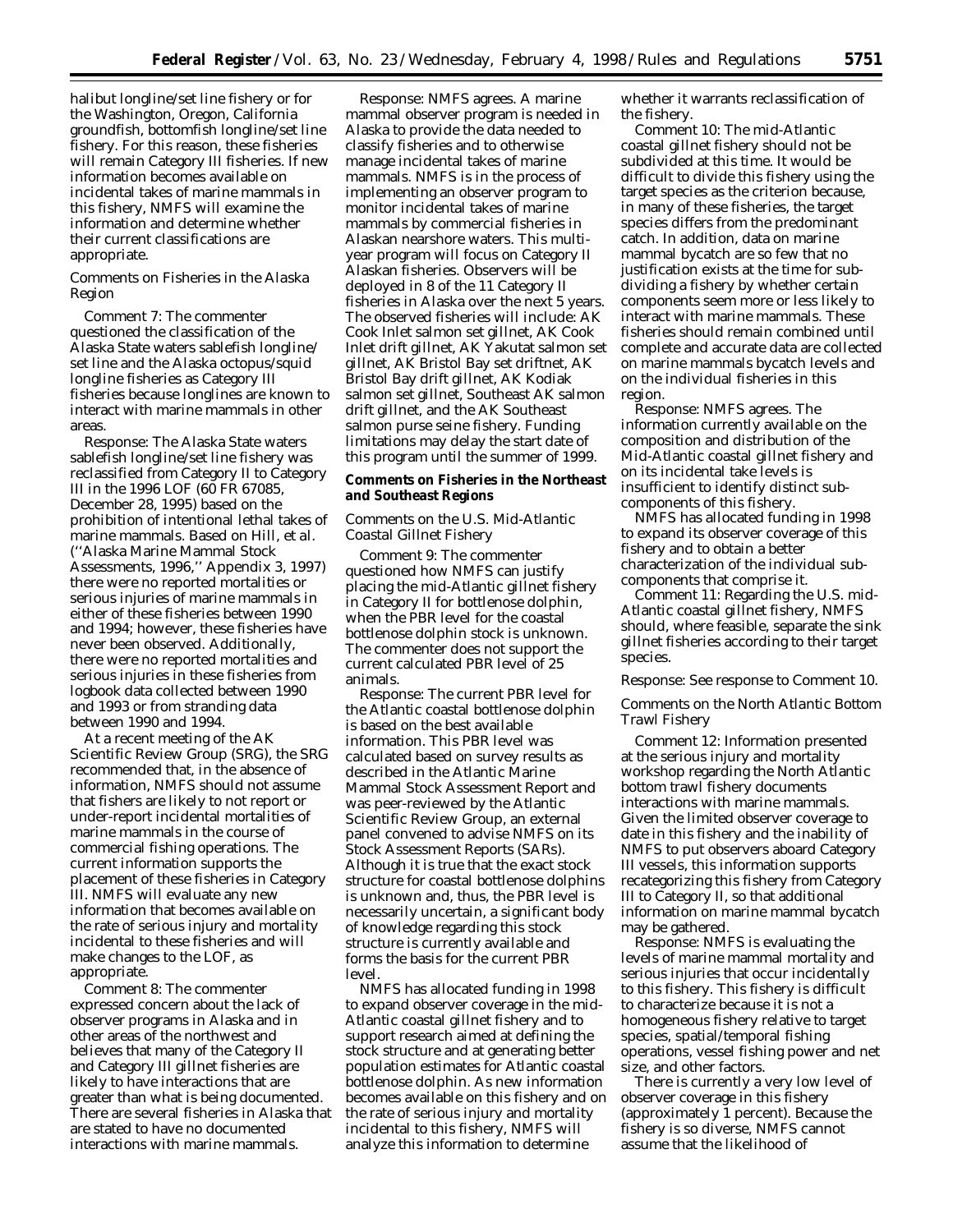encountering a marine mammal is similar in all areas where bottom trawl fishing occurs (i.e., inshore vs. offshore; low relief vs. more complex bottom topography). As a result, NMFS believes that it may be inappropriate to extrapolate this limited observer data across the entire fishery.

At this time, there are no clear trends in the current observer data set that can be used to discern problem fishing areas and identify sub-components of this fishery.

NMFS plans to conduct a thorough evaluation of marine mammal bycatch and total effort in this fishery in order to determine whether this fishery should be proposed for reclassification in 1999.

## **Comments on Category III Trap/Pot Fisheries in the Atlantic**

*Comment 13:* The lobster pot fishery is a Category I fishery partly because of its potential to entangle marine mammals in its buoy lines. By analogy, all Category III trap/pot fisheries in the Atlantic should be placed in Category I.

*Response:* NMFS considers classification by analogy, especially if there is other information, such as a significant overlap in the distribution of marine mammals and the geographic location of a fishery, that provide evidence of a high probability of interactions with marine mammals. In this case, the NMFS Southeast Regional Office examined various pot/trap fisheries in waters of the southeastern U.S. and found that the geographic distribution of these fisheries generally precluded them from interacting with right whales. NMFS is continuing to analyze various trap/pot gear and the locations where they are used to determine whether the current classification is appropriate. If new information becomes available on the potential for serious injury or mortality of marine mammals in Atlantic trap/pot fisheries, NMFS will evaluate this information and propose recategorization as appropriate.

# **Justification for the Categorization of Commercial Fisheries**

The following are justifications for the final categorization of commercial fisheries into Category I, II, or III based on the classification scheme defined in the final rule implementing section 118 of the MMPA (60 FR 45086, August 30, 1995). Discussions are presented for those fisheries specifically addressed in the proposed LOF for 1998 (62 FR 28657, May 27, 1997) as well as one additional fishery.

# *U.S. Mid-Atlantic Coastal Gillnet Fishery*

The U.S. mid-Atlantic coastal gillnet fishery was classified in Category II in the 1992 LOF (57 FR 20328, May 12, 1992), based on a level of incidental mortality and serious injury of several species of marine mammals, including mid-Atlantic coastal bottlenose dolphins, harbor porpoise, and humpback whales. Since then, new information has become available on the interactions of this fishery with harbor porpoise and coastal bottlenose dolphin. NMFS has two sources of data on the level of serious injury and mortality in this fishery: (1) Observed mortalities of harbor porpoise on vessels targeting monkfish and dogfish; and (2) evidence from bottlenose dolphin strandings that were likely caused by interactions with gillnet vessels.

The Northeast Fisheries Science Center presented preliminary data at a recent meeting of the Mid-Atlantic Take Reduction Team that estimated that 192 harbor porpoise are killed annually in the observed portion of the fishery (NMFS, unpublished data). Based on observer data, the estimated serious injury and mortality of harbor porpoise in this segment of the fishery is under 50 percent of the PBR level for harbor porpoise, which is currently 483 animals; thus, the retention of this fishery in Category II on the basis of harbor porpoise takes is justified at this time based on extrapolations from currently available observer data.

Between 1993 and early October 15, 1997, stranded bottlenose dolphins from New Jersey to North Carolina were necropsied and examined for signs of fishery interaction. Examination of these carcasses indicated that an average of 17.6 bottlenose dolphins (86 total animals) which stranded annually during this time period had identifiable evidence of fishing interactions (NMFS, unpublished data). Of these animals, net marks were found on an average of 12.51 animals per year. The current PBR level for coastal bottlenose dolphin is 25 animals. A conservative interpretation of the stranding data suggests a level of incidental mortality of almost exactly 50 percent of the PBR level. Because this take level places this fishery on the borderline between Category II and Category I and is based exclusively on stranding data, a recategorization of this fishery from Category III to Category II is not appropriate at this time. NMFS plans to conduct a closer analysis of stranding data in the mid-Atlantic region and will propose a recategorization of the mid-Atlantic

coastal gillnet fishery in 1999, if appropriate.

# *U.S. Mid-Atlantic Tuna Gillnet Fishery*

In the proposed LOF for 1998, NMFS requested public comments on whether a new drift gillnet fishery was operating in the U.S. mid-Atlantic region, targeting primarily yellowfin and albacore tunas. NMFS did not receive any comments providing new information on this fishery. If a fishery is operating in the U.S. mid-Atlantic region targeting yellowfin and albacore tunas, as well as bonito and little tunny, NMFS believes that it is operating with similar mesh gear and in the same relatively shallow waters as the Mid-Atlantic coastal gillnet fishery. NMFS does not believe that this fishery operates in the same area or with the same gear as the ''Atlantic Ocean, Caribbean, Gulf of Mexico large pelagics drift gillnet'' fishery. Accordingly, NMFS believes that this fishery should be considered part of the Mid-Atlantic coastal gillnet fishery. The Mid-Atlantic coastal gillnet fishery, as described in the 1997 LOF (62 FR 33, January 2, 1997), includes all gillnet fishing in coastal waters (inside the 100 fathom curve) from 72°30′W. long to the North Carolina-South Carolina border, except for gillnet fisheries in Category III that occur solely within bays, estuaries, and rivers. Subsequently, this fishery would be subject to any regulations that were developed for the Mid-Atlantic coastal gillnet fishery, including those specified in both the Large Whale Take Reduction Plan (62 FR 39157, July 22, 1997) and the Mid-Atlantic Take Reduction Plan (a proposed Mid-Atlantic Take Reduction Plan is expected to be published in February 1998).

NMFS will continue to collect information on the use of this gear and to characterize this component of the Mid-Atlantic coastal gillnet fishery with respect to geographic location, number of participants, target species, gear type, and fishing methods.

# *Atlantic Pelagic Mid-water Herring Trawl Fishery*

The current LOF includes a classification for the Gulf of Maine, Southern North Atlantic, Gulf of Mexico coastal herring trawl fishery, a Category III fishery. Based on information provided in association with Framework Adjustment 18 to the Northeast Multispecies Fishery Management Plan (FMP), NMFS believes that a furtheroffshore Atlantic herring trawl fishery also exists. NMFS believes that this fishery is comprised of approximately 35 vessels operating in the Gulf of Maine/Northwest Atlantic. NMFS notes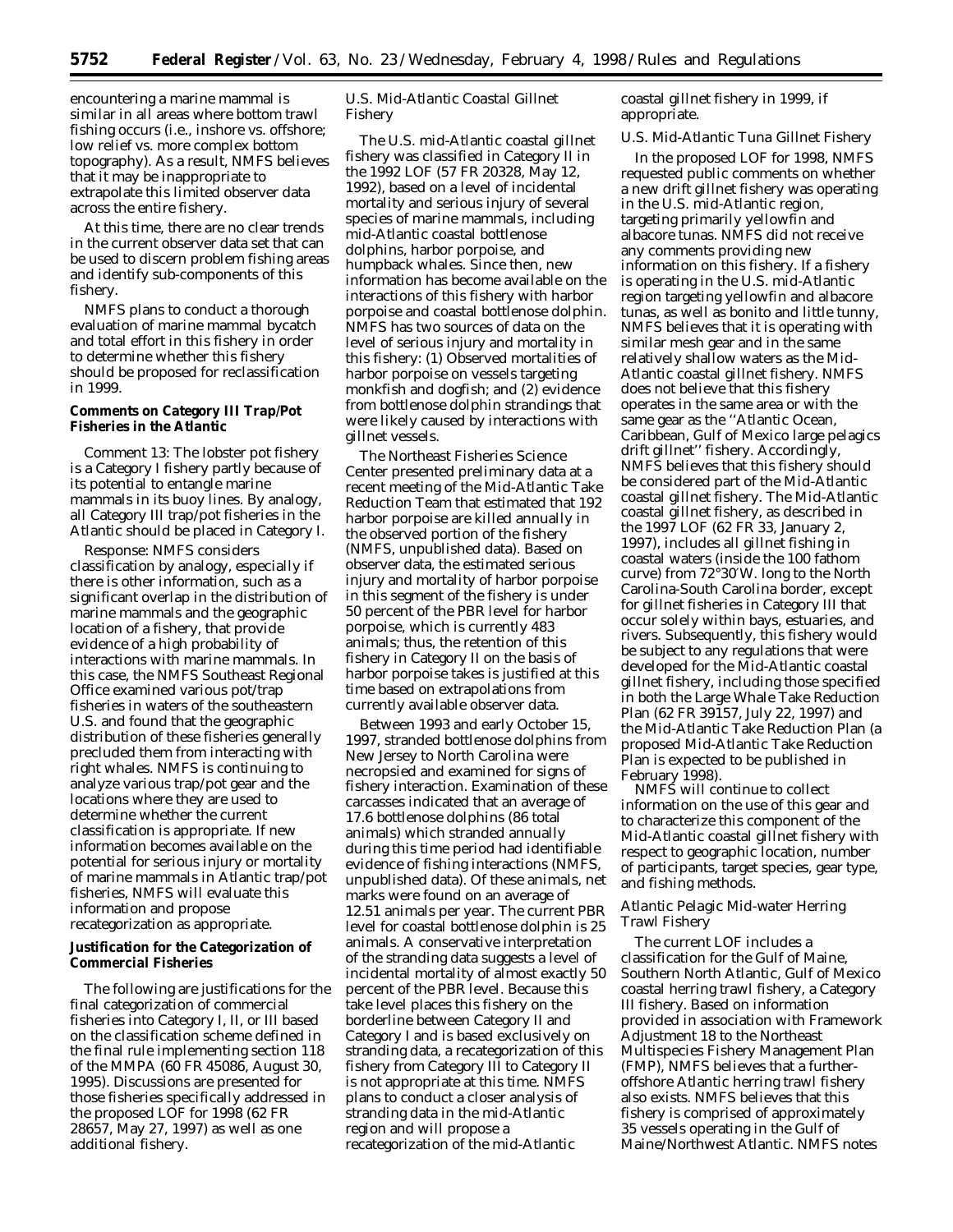that this pelagic mid-water trawl fishery utilizes different gear than the coastal fishery and may be operating at time and in locations where there is a high density of harbor porpoise.

This fishery utilizes gear that is similar to gear used in the Atlantic squid, mackerel, butterfish trawl fishery, a Category II fishery. Because of the similarities between these two fisheries, NMFS anticipates that several of the vessels that operate in the pelagic herring trawl fishery would be registered in the MMAP as participants in the Atlantic squid, mackerel, butterfish trawl fishery. In addition, NMFS believes that some herring trawl vessels may have permits to operate in the Northeast multispecies sink gillnet fishery.

Because this herring trawl fishery uses similar gear to the Atlantic squid, mackerel, butterfish trawl fishery (a Category II fishery), and because of its potential to interact with harbor porpoise, it should be considered a Category II fishery. However, in order to provide sufficient opportunity for public notice and comment, NMFS is not adding this fishery to the LOF at this time. NMFS plans to propose a categorization for this fishery in the proposed 1999 LOF and provide opportunity for public comment at that time.

Although this fishery is not being added to the LOF at this time, NMFS will continue to have the authority to place observers on pelagic herring trawl vessels under the Magnuson-Stevenson Fishery Conservation and Management Act. NMFS will continue to evaluate observer data and any new information that becomes available on the levels of serious injury and mortality of marine mammals that are occurring incidental to this fishery.

# **Summary of Changes to the LOF for 1998**

With the following exceptions, the placement and definitions of U.S. commercial fisheries are identical to those provided in the LOF for 1997, and, thus, the majority of the LOF for 1997 remains valid in 1998. The

following summarizes the changes in fishery definitions, the number of participants in a particular fishery, the species that are designated as strategic stocks, and the species and/or stocks that are incidentally killed or seriously injured that are made final by this LOF for 1998:

Fishery definition: The ''California shark/bonito longline'' fishery is renamed the ''California offshore longline'' fishery.

# **Changes Resulting From Final 1996 SARs**

The table in the LOF that lists all U.S. commercial fisheries, the number of participants in each fishery, and the marine mammal species and/or stocks incidentally killed or injured in each fishery was updated to include the following changes in the final SARs which were made available to the public on January 2, 1998 (63 FR 60):

The Western North Atlantic stock of offshore bottlenose dolphin was designated as non-strategic.

The stock formerly known as the Alaska harbor porpoise was divided into three stocks: the Southeast Alaska stock, the Gulf of Alaska stock, and the Bering Sea stock.

The Cook Inlet stock of beluga whales was designated as strategic.

#### **Other Changes to the LOF**

The number of participants in both the ''North Carolina haul seine'' fishery and the southeastern ''U.S. Atlantic, Caribbean haul seine'' fishery were updated in 1998 and changes are reflected in Tables 1 and 2 of this document.

The Western North Atlantic stock of coastal bottlenose dolphin are added to the list of species that incurs incidental injury or mortality incidental to the ''Southeastern U.S. Atlantic, Gulf of Mexico, Caribbean spiny lobster trap/ pot'' fishery.

The Hawaiian stock of spinner dolphin and the Hawaiian stock of short-finned pilot whale were added to the list of species that incurs incidental injury or mortality incidental to the ''Hawaii swordfish, tuna, billfish, mahi

mahi, wahoo, oceanic, sharks longline/ set line'' fishery.

The Southeast Alaska stock of harbor porpoise was added to the list of species that incurs incidental injury or mortality to the ''Alaska crustacean pot'' fishery.

In addition to these changes, there were several typographical errors that have been corrected since the publication of the tables in the 1998 proposed LOF. These corrections are reflected in Tables 1 and 2 of this final LOF.

# **List of Fisheries**

The following two tables list the commercial fisheries of the United States according to their assigned categories under section 118 of the MMPA. The estimated number of vessels is expressed in terms of the number of active participants in the fishery, when possible. If this information is not available, the estimated number of vessels or persons licensed for a particular fishery is provided. If no recent information is available on the number of participants in a fishery, the number from the 1996 LOF is used. The information on which marine mammal species/stocks are involved in interactions with the fishery is based on observer data, logbook data, stranding reports, and fishers' reports. Only those species or stocks known to incur injury or mortality are listed. There are a few fisheries that are in Category II and have no recent documented interactions with marine mammals. Justifications for placement of these fisheries are found in the final LOF for 1996 (60 FR 45086, December 28, 1995).

#### **References**

- Wade Paul R. and Robyn P. Angliss, ''Guidelines for Assessing Marine Mammal Stocks: Report of the GAAMS Workshop April 3–5, 1996,'' Seattle, Washington, U.S. Dep. Commer., NOAA Tech. Memo. NMFS–OPR–12,93p, 1997.
- Hanan, D.A., D.B. Holts, and A.L. Coan, Jr., ''The California drift gill net fishery for sharks and swordfish, 1981–82 through 1990–91.'' California Department of Fish and Game. Fish Bulletin 175, 1993.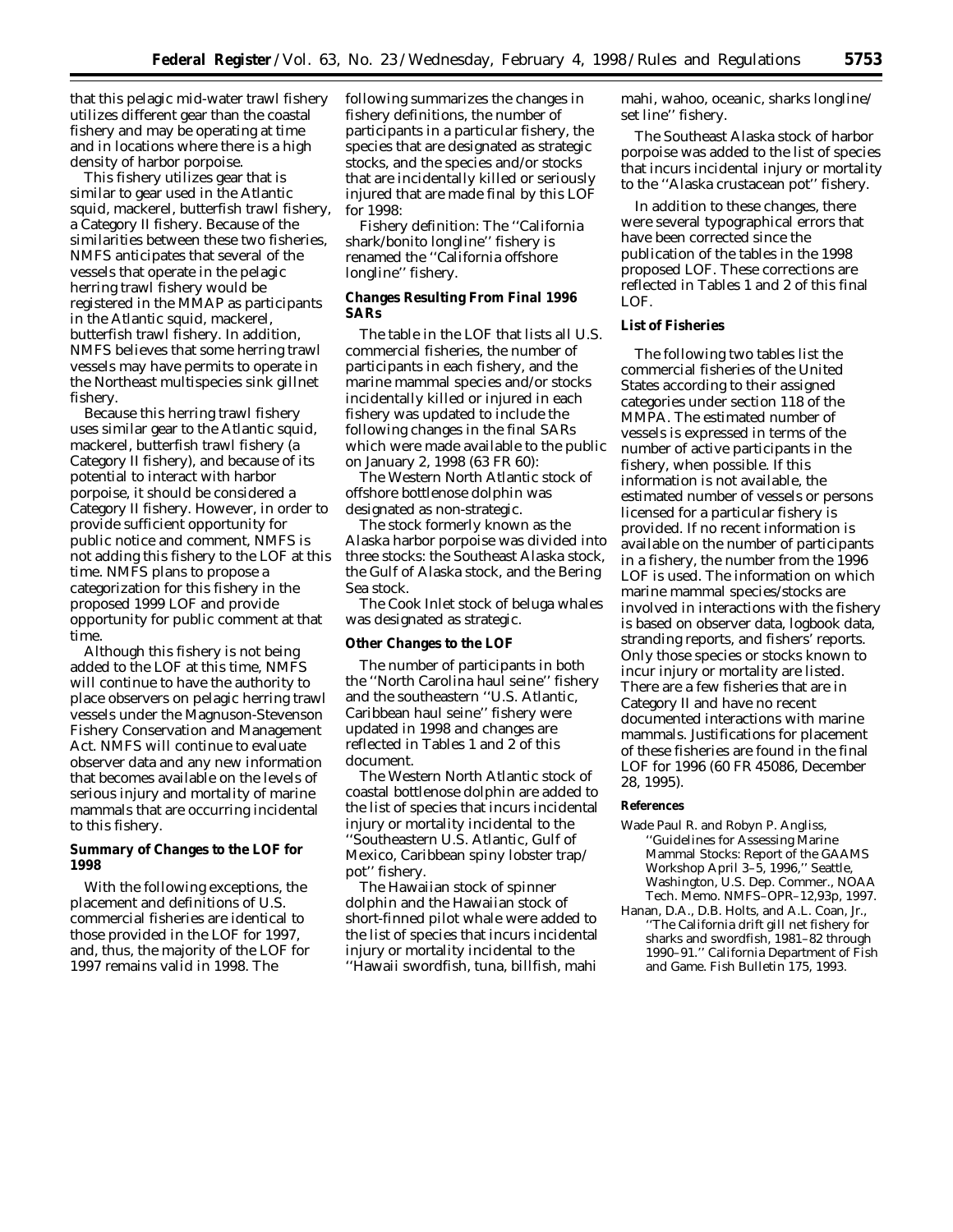-

# TABLE 1.—LIST OF FISHERIES

| Fishery description                                                                                        | Estimated<br>No. of ves-<br>sels/per-<br>sons | Marine mammal species/stocks incidentally injured/killed                                                                                                                                                                                                                                                                                                                                                                                                                                                                                                                                                                                                                                                                   |
|------------------------------------------------------------------------------------------------------------|-----------------------------------------------|----------------------------------------------------------------------------------------------------------------------------------------------------------------------------------------------------------------------------------------------------------------------------------------------------------------------------------------------------------------------------------------------------------------------------------------------------------------------------------------------------------------------------------------------------------------------------------------------------------------------------------------------------------------------------------------------------------------------------|
| Category I:                                                                                                |                                               |                                                                                                                                                                                                                                                                                                                                                                                                                                                                                                                                                                                                                                                                                                                            |
| Gillnet fisheries:<br>CA angel shark/halibut and other species large mesh<br>(>3.5in) set gillnet fishery. | 58                                            | Harbor porpoise, central CA.<br>Common dolphin, short-beaked, CA/OR/WA.<br>Common dolphin, long-beaked CA.<br>California sea lion, U.S.<br>Harbor seal, CA.<br>Northern elephant seal, CA breeding.                                                                                                                                                                                                                                                                                                                                                                                                                                                                                                                        |
| CA/OR thresher shark/swordfish drift gillnet fishery<br>Category II:                                       | 150                                           | Steller sea lion, Eastern U.S.*+<br>Sperm whale, CA to WA.*+<br>Dall's porpoise, CA/OR/WA.<br>Pacific white sided dolphin, CA/OR/WA.<br>Risso's dolphin, CA/OR/WA.<br>Bottlenose dolphin, CA/OR/WA offshore.<br>Common dolphin, short-beaked, CA/OR/WA.<br>Common dolphin, long-beaked, CA.<br>Northern right whale dolphin, CA/OR/WA.<br>Short-finned pilot whale, CA/OR/WA.*<br>Baird's beaked whale, CA/OR/WA.<br>Mesoplodont beaked whales, CA to WA.*<br>Cuvier's beaked whale, CA/OR/WA.<br>Pygmy sperm whale, CA/OR/WA.*<br>California sea lion, U.S.<br>Harbor seal, CA.<br>Northern elephant seal, CA breeding.<br>Harbor porpoise, OR/WA coastal.<br>Humpback whale, CA/OR/WA-Mexico.<br>Minke whale, CA/OR/WA.* |
| Gillnet fisheries:                                                                                         | 518                                           | Steller sea lion, Western U.S.*+<br>Northern fur seal, North Pacific.*<br>Harbor seal, GOA.*<br>Pacific white-sided dolphin, central North Pacific.<br>Harbor porpoise, GOA.<br>Dall's porpoise, AK.                                                                                                                                                                                                                                                                                                                                                                                                                                                                                                                       |
| AK Peninsula/Aleutians salmon drift gillnet fishery                                                        | 164                                           | Northern fur seal, North Pacific.<br>Harbor seal, GOA.<br>Harbor seal, Bering Sea.<br>Harbor porpoise, Bering Sea.<br>Dall's porpoise, AK.<br>Northern (Alaska) sea otter, Pacific.                                                                                                                                                                                                                                                                                                                                                                                                                                                                                                                                        |
| AK Peninsula/ Aleutian Island salmon set gillnet                                                           | 109                                           | Steller sea lion, Western U.S.*+<br>Harbor porpoise, Bering Sea.                                                                                                                                                                                                                                                                                                                                                                                                                                                                                                                                                                                                                                                           |
| Southeast Alaska salmon drift gillnet fishery                                                              | 452                                           | Steller sea lion, Eastern U.S.*+<br>Harbor seal, Southeast AK.<br>Pacific white-sided dolphin, central North Pacific.<br>Harbor porpoise, Southeast Alaska.<br>Dall's porpoise, AK.<br>Humpback whale, central North Pacific.*+                                                                                                                                                                                                                                                                                                                                                                                                                                                                                            |
|                                                                                                            | 577                                           | Steller sea lion, Western U.S.*+<br>Harbor seal, GOA.*<br>Harbor porpoise, GOA.<br>Dall's porpoise, AK.                                                                                                                                                                                                                                                                                                                                                                                                                                                                                                                                                                                                                    |
|                                                                                                            | 625                                           | Steller sea lion, Western U.S.*+<br>Harbor seal, GOA.*<br>Harbor porpoise, GOA.<br>Beluga, Cook Inlet.*                                                                                                                                                                                                                                                                                                                                                                                                                                                                                                                                                                                                                    |
|                                                                                                            | 147                                           | Harbor seal, Southeast AK.                                                                                                                                                                                                                                                                                                                                                                                                                                                                                                                                                                                                                                                                                                 |
|                                                                                                            | 173                                           | Harbor seal, GOA.*<br>Harbor porpoise, GOA.                                                                                                                                                                                                                                                                                                                                                                                                                                                                                                                                                                                                                                                                                |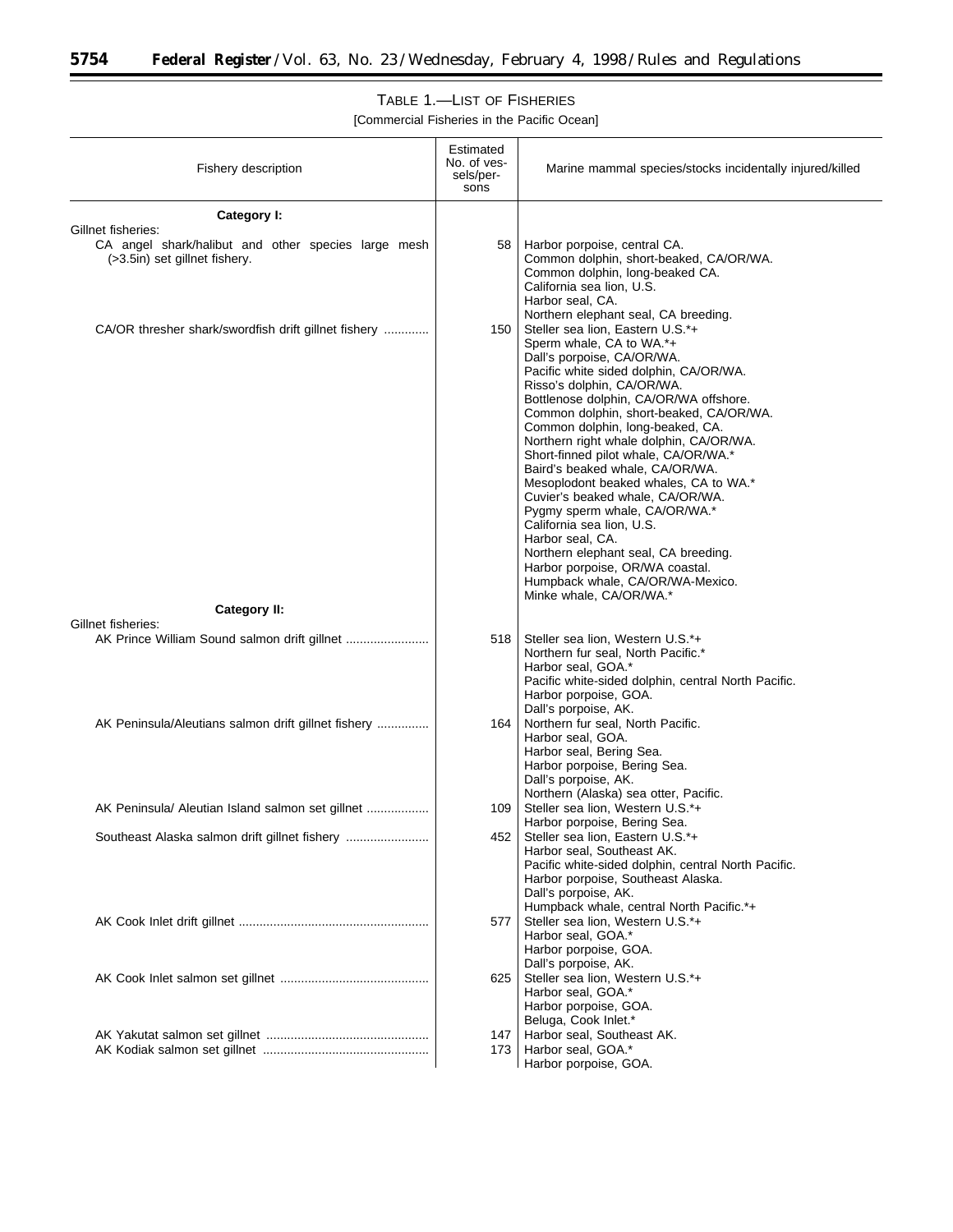$\equiv$ 

# TABLE 1.—LIST OF FISHERIES—Continued

| Fishery description                                                                                                                                                                                                                                     | Estimated<br>No. of ves-<br>sels/per-<br>sons | Marine mammal species/stocks incidentally injured/killed                                                                                                                                                                                        |
|---------------------------------------------------------------------------------------------------------------------------------------------------------------------------------------------------------------------------------------------------------|-----------------------------------------------|-------------------------------------------------------------------------------------------------------------------------------------------------------------------------------------------------------------------------------------------------|
|                                                                                                                                                                                                                                                         | 1,882.                                        | Steller sea lion, Western U.S.*+<br>Northern fur seal, North Pacific.*<br>Harbor seal, Bering Sea.<br>Beluga, Bristol Bay.<br>Gray whale, Eastern North Pacific.<br>Spotted seal, AK.<br>Pacific white-sided dolphin, central<br>North Pacific. |
|                                                                                                                                                                                                                                                         | 967                                           | Harbor seal, Bering Sea.<br>Beluga, Bristol Bay.<br>Gray whale, Eastern North Pacific.<br>Northern fur seal, North Pacific.                                                                                                                     |
| AK Metlakatla/Annette Island salmon drift gillnet<br>WA Puget Sound Region salmon drift gillnet fishery (in-<br>cludes all inland waters south of US-Canada border and<br>eastward of the Bonilla-Tatoosh line-Treaty Indian fish-<br>ing is excluded). | 60<br>900                                     | None documented.<br>Harbor porpoise, inland WA.<br>Dall's porpoise, CA/OR/WA.<br>Harbor seal, WA inland.                                                                                                                                        |
| Purse seine fisheries:                                                                                                                                                                                                                                  | 150                                           | Bottlenose dolphin, CA/OR/WA offshore.<br>California sea lion, U.S.<br>Harbor seal, CA.                                                                                                                                                         |
| Trawl fisheries:                                                                                                                                                                                                                                        | 65<br>373                                     | Pilot whales, short-finned, CA/OR/WA.<br>Humpback whale, central North Pacific.+                                                                                                                                                                |
| Longline fisheries:                                                                                                                                                                                                                                     | 2                                             | None documented.                                                                                                                                                                                                                                |
| <b>Category III</b>                                                                                                                                                                                                                                     | 2                                             | None documented.<br>None documented.                                                                                                                                                                                                            |
| Gillnet fisheries:                                                                                                                                                                                                                                      |                                               |                                                                                                                                                                                                                                                 |
|                                                                                                                                                                                                                                                         | 22                                            | Steller sea lion, Western U.S.*+<br>Harbor seal, GOA.                                                                                                                                                                                           |
| AK Kuskokwim, Yukon, Norton Sound, Kotzebue salmon<br>gillnet.                                                                                                                                                                                          | 1,690                                         | None documented.                                                                                                                                                                                                                                |
| WA, OR herring, smelt, shad, sturgeon, bottom fish, mullet,<br>perch, rockfish gillnet.                                                                                                                                                                 | 16<br>913                                     | None documented.<br>None documented.                                                                                                                                                                                                            |
| WA Grays Harbor salmon drift gillnet (excluding treaty Trib-                                                                                                                                                                                            | 82<br>24                                      | Harbor seal, OR/WA coast.<br>Northern elephant seal, CA breeding.<br>Harbor seal, OR/WA coast.                                                                                                                                                  |
| al fishing).<br>WA, OR lower Columbia River (includes tributaries) drift                                                                                                                                                                                | 110                                           | California sea lion, U.S.                                                                                                                                                                                                                       |
| gillnet.<br>CA set and drift gillnet fisheries that use a stretched mesh<br>size of 3.5 in or less.                                                                                                                                                     | 341                                           | Harbor seal, OR/WA coast.<br>None documented.                                                                                                                                                                                                   |
|                                                                                                                                                                                                                                                         | 9<br>115                                      | Steller sea lion, Western U.S.+<br>Bottlenose dolphin, Hawaiian.<br>Spinner dolphin, Hawaiian.                                                                                                                                                  |
| Purse seine, beach seine, round haul and throw net fisheries:<br>AK salmon purse seine (except Southeast Alaska, which is<br>in Category II).                                                                                                           | 763                                           | Harbor seal, GOA.                                                                                                                                                                                                                               |
|                                                                                                                                                                                                                                                         | 8                                             | None documented.                                                                                                                                                                                                                                |
| AK roe herring and food/bait herring purse seine                                                                                                                                                                                                        | 480                                           | None documented.                                                                                                                                                                                                                                |
| AK roe herring and food/bait herring beach seine                                                                                                                                                                                                        | 7                                             | None documented.                                                                                                                                                                                                                                |
|                                                                                                                                                                                                                                                         | 10<br>6                                       | None documented.<br>None documented.                                                                                                                                                                                                            |
|                                                                                                                                                                                                                                                         | 100                                           | California sea lion, U.S.                                                                                                                                                                                                                       |
|                                                                                                                                                                                                                                                         |                                               | Harbor seal, CA.                                                                                                                                                                                                                                |
|                                                                                                                                                                                                                                                         | 120                                           | None documented.<br>None documented.                                                                                                                                                                                                            |
|                                                                                                                                                                                                                                                         | 7<br>1                                        | None documented.                                                                                                                                                                                                                                |
|                                                                                                                                                                                                                                                         | 440                                           | None documented.                                                                                                                                                                                                                                |
|                                                                                                                                                                                                                                                         | 53                                            | None documented.                                                                                                                                                                                                                                |
| WA, OR herring, smelt, squid purse seine or lampara                                                                                                                                                                                                     | 130                                           | None documented.                                                                                                                                                                                                                                |
|                                                                                                                                                                                                                                                         | 235                                           | None documented.                                                                                                                                                                                                                                |
|                                                                                                                                                                                                                                                         | 18                                            | None documented.                                                                                                                                                                                                                                |
|                                                                                                                                                                                                                                                         | 16                                            | None documented.                                                                                                                                                                                                                                |
|                                                                                                                                                                                                                                                         | 47 I                                          | None documented.                                                                                                                                                                                                                                |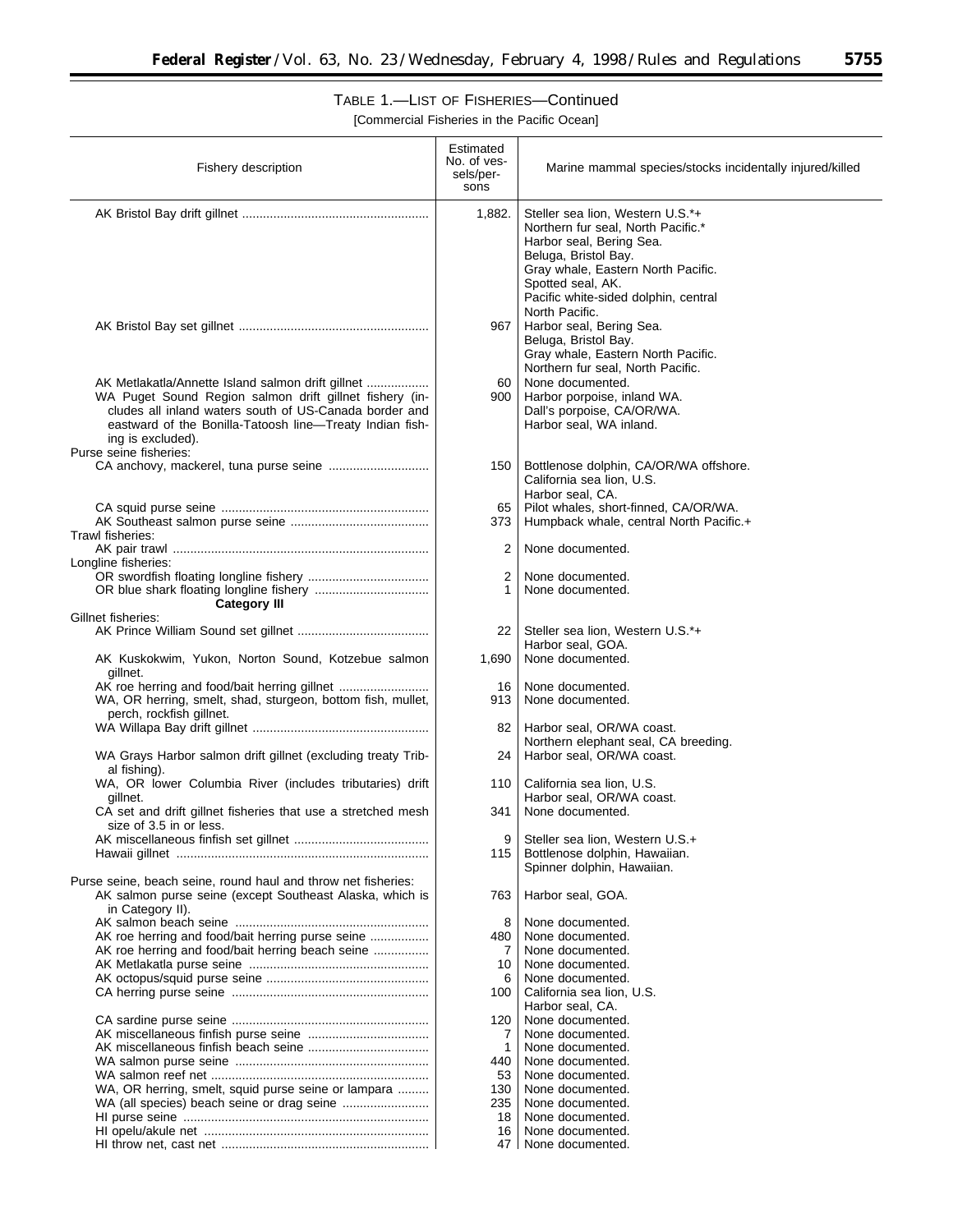Ξ

# TABLE 1.—LIST OF FISHERIES—Continued

| Fishery description                                                                                                  | Estimated<br>No. of ves-<br>sels/per-<br>sons | Marine mammal species/stocks incidentally injured/killed               |
|----------------------------------------------------------------------------------------------------------------------|-----------------------------------------------|------------------------------------------------------------------------|
| Dip net fisheries:                                                                                                   |                                               |                                                                        |
|                                                                                                                      | 119                                           | None documented.                                                       |
|                                                                                                                      | 115                                           | None documented.                                                       |
| Marine aquaculture fisheries:                                                                                        |                                               |                                                                        |
|                                                                                                                      | 21<br>>1                                      | California sea lion, U.S.<br>None documented.                          |
|                                                                                                                      | 1                                             | None documented.                                                       |
| Troll fisheries:                                                                                                     |                                               |                                                                        |
|                                                                                                                      | 1,278                                         | Steller sea lion, Eastern U.S.*+                                       |
|                                                                                                                      | 4,300                                         | None documented.                                                       |
| AK north Pacific halibut, AK bottom fish, WA, OR, CA alba-<br>core, groundfish, bottom fish, CA halibut non-salmonid | 1,354                                         | None documented.                                                       |
| troll.                                                                                                               |                                               |                                                                        |
|                                                                                                                      | 1,795                                         | None documented.                                                       |
|                                                                                                                      | 50                                            | None documented.                                                       |
| Commonwealth of the Northern Mariana Islands tuna troll                                                              | 50                                            | None documented.                                                       |
|                                                                                                                      | $50$<br>106                                   | None documented.<br>None documented.                                   |
| Longline/set line fisheries:                                                                                         |                                               |                                                                        |
| AK state waters sablefish long line/set line                                                                         | 240                                           | None documented.                                                       |
| Miscellaneous finfish/groundfish longline/set line                                                                   | 1,220                                         | Harbor seal, GOA.*                                                     |
|                                                                                                                      |                                               | Harbor seal, Bering Sea.<br>Northern elephant seal, CA breeding.       |
|                                                                                                                      |                                               | Dall's porpoise, AK.                                                   |
|                                                                                                                      |                                               | Steller sea lion, Western U.S.                                         |
|                                                                                                                      |                                               | Harbor seal, Southeast AK.                                             |
| HI swordfish, tuna, billfish, mahi mahi, wahoo, oceanic                                                              | 140                                           | Hawaiian monk seal, Hl.*+                                              |
| sharks longline/set line.                                                                                            |                                               | Humpback whale, Central North Pacific.*+<br>Risso's dolphin, Hawaiian. |
|                                                                                                                      |                                               | Bottlenose dolphin, Hawaiian.                                          |
|                                                                                                                      |                                               | Spinner dolphin, Hawaiian.                                             |
|                                                                                                                      |                                               | Short-finned pilot whale, Hawaiian.                                    |
|                                                                                                                      | 350                                           | None documented.                                                       |
| AK southern Bering Sea, Aleutian Islands, and Western<br>Gulf of Alaska sablefish longline/set line (federally regu- | 226                                           | Northern elephant seal, CA breeding.<br>Killer whale, resident.        |
| lated waters).                                                                                                       |                                               | Killer whale, transient.                                               |
|                                                                                                                      |                                               | Steller sea lion, western U.S.                                         |
|                                                                                                                      |                                               | Pacific white-sided dolphin, central                                   |
| AK halibut longline/set line (state and Federal waters)                                                              |                                               | North Pacific.<br>Steller sea lion, Western U.S.*+                     |
| WA, OR, CA groundfish, bottomfish longline/set line                                                                  | 2,396<br>367                                  | None documented.                                                       |
|                                                                                                                      | 2                                             | None documented.                                                       |
|                                                                                                                      | 10                                            | None documented.                                                       |
| Trawl fisheries:                                                                                                     |                                               |                                                                        |
| AK shrimp otter trawl and beam trawl (statewide and Cook                                                             | 300<br>48                                     | None documented.<br>None documented.                                   |
| Inlet).                                                                                                              |                                               |                                                                        |
|                                                                                                                      | 209                                           | Steller sea lion, Western U.S.*+ Northern fur seal, North              |
|                                                                                                                      |                                               | Pacific* Harbor seal, GOA* Dall's porpoise, AK Northern ele-           |
|                                                                                                                      |                                               | phant seal, CA breeding.                                               |
| AK Bering Sea and Aleutian Islands groundfish trawl                                                                  | 186                                           | Steller sea lion, Western U.S.*+<br>Northern fur seal, North Pacific*. |
|                                                                                                                      |                                               | Killer whale, resident.                                                |
|                                                                                                                      |                                               | Killer whale, transient.                                               |
|                                                                                                                      |                                               | Pacific white-sided dolphin, central.                                  |
|                                                                                                                      |                                               | North Pacific.                                                         |
|                                                                                                                      |                                               | Harbor porpoise, Bering Sea.<br>Harbor seal, Bering Sea.               |
|                                                                                                                      |                                               | Harbor seal, GOA*.                                                     |
|                                                                                                                      |                                               | Bearded seal, AK.                                                      |
|                                                                                                                      |                                               | Ringed seal, AK.                                                       |
|                                                                                                                      |                                               | Dall's porpoise, AK.<br>Ribbon seal, AK.                               |
|                                                                                                                      |                                               | Northern elephant seal, CA breeding.                                   |
|                                                                                                                      |                                               | Northern (Alaska) sea otter, Pacific.                                  |
|                                                                                                                      |                                               | Walrus, Pacific.                                                       |
| AK state-managed waters of Cook Inlet, Kachemak Bay,<br>Prince William Sound, Southeast AK groundfish trawl.         | 8                                             | None documented.                                                       |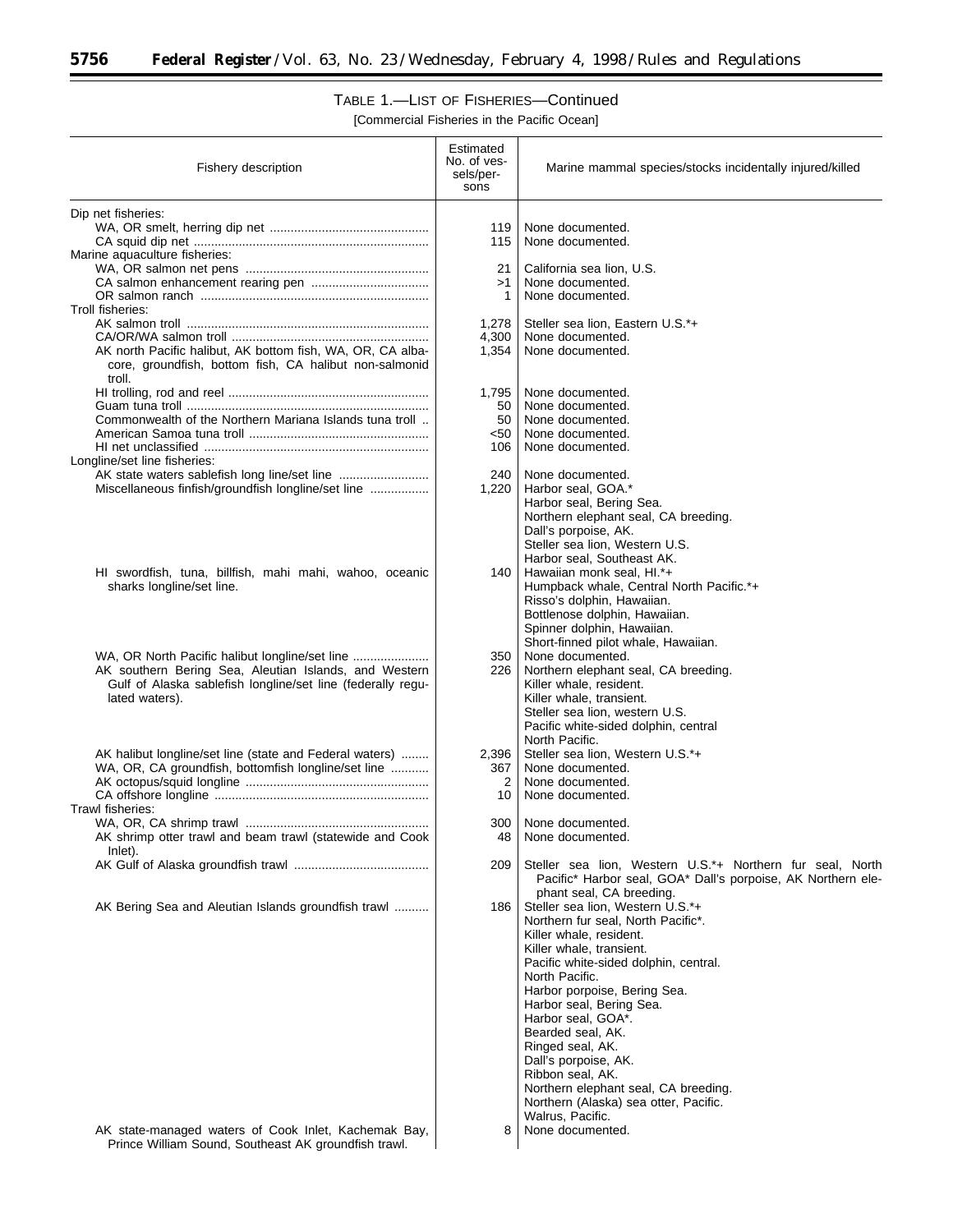$\overline{\phantom{a}}$ 

# TABLE 1.—LIST OF FISHERIES—Continued

| AK miscellaneous finfish otter or beam trawl<br>391<br>None documented.<br>3<br>None documented.<br>585<br>Steller sea lion, Western U.S.*+<br>Northern fur seal, North Pacific*.<br>Pacific white-sided dolphin, central.<br>North Pacific.<br>Dall's porpoise, CA/OR/WA.<br>California sea lion, U.S.<br>Harbor seal, OR/WA coast.<br>Pot, ring net, and trap fisheries:<br>Harbor porpoise, Southeast Alaska.<br>1,511<br>AK Bering Sea, Gulf of Alaska finfish pot<br>Harbor seal, GOA*.<br>486<br>Harbor seal, Bering Sea.<br>Northern (AK) sea otter, Pacific.<br>None documented.<br>176<br>1,478<br>None documented.<br>254<br>None documented.<br>CA lobster, prawn, shrimp, rock crab, fish pot<br>608<br>None documented.<br>25<br>None documented.<br>15<br>Hawaiian monk seal, HI.*+<br>22<br>None documented.<br>19<br>None documented.<br>5<br>None documented.<br>Handline and jig fisheries:<br>AK North Pacific halibut handline and mechanical jig<br>119<br>None documented.<br>AK other finfish handline and mechanical jig<br>598<br>None documented.<br>2<br>None documented.<br>679<br>None documented.<br>54<br>None documented.<br>650<br>Bottlenose dolphin, HI.<br>434<br>Hawaiian monk seal, HI.*+<br>144<br>Rough-toothed dolphin, HI. Bottlenose dolphin, HI Hawaiian<br>monk seal, HI.*+<br>None documented.<br><50<br>Commonwealth of the Northern Mariana Islands bottomfish<br><50<br>None documented.<br><50<br>None documented<br>Harpoon fisheries:<br>228<br>None documented.<br>Pound net/weir fisheries:<br>AK Southeast Alaska herring food/bait pound net<br>None documented.<br>4<br>1<br>None documented.<br>Bait pens:<br>None documented.<br>13<br>Dredge fisheries:<br>None documented.<br>106<br>Dive, hand/mechanical collection fisheries:<br>None documented.<br>44<br>2<br>None documented.<br>None documented.<br>314<br>None documented.<br>17<br>53<br>None documented.<br>None documented.<br>104<br>None documented.<br>4<br>WA/OR sea urchin, other clam, octopus, oyster, sea cu-<br>637<br>None documented.<br>cumber, scallop, ghost shrimp hand, dive, or mechanical<br>collection.<br>None documented<br>111<br>583<br>None documented.<br>None documented.<br>267<br>None documented.<br>6<br>2<br>None documented.<br>135<br>None documented.<br>None documented.<br>684<br>None documented.<br>4<br>None documented.<br>10 | Fishery description | Estimated<br>No. of ves-<br>sels/per-<br>sons | Marine mammal species/stocks incidentally injured/killed |
|-----------------------------------------------------------------------------------------------------------------------------------------------------------------------------------------------------------------------------------------------------------------------------------------------------------------------------------------------------------------------------------------------------------------------------------------------------------------------------------------------------------------------------------------------------------------------------------------------------------------------------------------------------------------------------------------------------------------------------------------------------------------------------------------------------------------------------------------------------------------------------------------------------------------------------------------------------------------------------------------------------------------------------------------------------------------------------------------------------------------------------------------------------------------------------------------------------------------------------------------------------------------------------------------------------------------------------------------------------------------------------------------------------------------------------------------------------------------------------------------------------------------------------------------------------------------------------------------------------------------------------------------------------------------------------------------------------------------------------------------------------------------------------------------------------------------------------------------------------------------------------------------------------------------------------------------------------------------------------------------------------------------------------------------------------------------------------------------------------------------------------------------------------------------------------------------------------------------------------------------------------------------------------------------------------------------------------------------------------------------------------------------------|---------------------|-----------------------------------------------|----------------------------------------------------------|
|                                                                                                                                                                                                                                                                                                                                                                                                                                                                                                                                                                                                                                                                                                                                                                                                                                                                                                                                                                                                                                                                                                                                                                                                                                                                                                                                                                                                                                                                                                                                                                                                                                                                                                                                                                                                                                                                                                                                                                                                                                                                                                                                                                                                                                                                                                                                                                                               |                     |                                               |                                                          |
|                                                                                                                                                                                                                                                                                                                                                                                                                                                                                                                                                                                                                                                                                                                                                                                                                                                                                                                                                                                                                                                                                                                                                                                                                                                                                                                                                                                                                                                                                                                                                                                                                                                                                                                                                                                                                                                                                                                                                                                                                                                                                                                                                                                                                                                                                                                                                                                               |                     |                                               |                                                          |
|                                                                                                                                                                                                                                                                                                                                                                                                                                                                                                                                                                                                                                                                                                                                                                                                                                                                                                                                                                                                                                                                                                                                                                                                                                                                                                                                                                                                                                                                                                                                                                                                                                                                                                                                                                                                                                                                                                                                                                                                                                                                                                                                                                                                                                                                                                                                                                                               |                     |                                               |                                                          |
|                                                                                                                                                                                                                                                                                                                                                                                                                                                                                                                                                                                                                                                                                                                                                                                                                                                                                                                                                                                                                                                                                                                                                                                                                                                                                                                                                                                                                                                                                                                                                                                                                                                                                                                                                                                                                                                                                                                                                                                                                                                                                                                                                                                                                                                                                                                                                                                               |                     |                                               |                                                          |
|                                                                                                                                                                                                                                                                                                                                                                                                                                                                                                                                                                                                                                                                                                                                                                                                                                                                                                                                                                                                                                                                                                                                                                                                                                                                                                                                                                                                                                                                                                                                                                                                                                                                                                                                                                                                                                                                                                                                                                                                                                                                                                                                                                                                                                                                                                                                                                                               |                     |                                               |                                                          |
|                                                                                                                                                                                                                                                                                                                                                                                                                                                                                                                                                                                                                                                                                                                                                                                                                                                                                                                                                                                                                                                                                                                                                                                                                                                                                                                                                                                                                                                                                                                                                                                                                                                                                                                                                                                                                                                                                                                                                                                                                                                                                                                                                                                                                                                                                                                                                                                               |                     |                                               |                                                          |
|                                                                                                                                                                                                                                                                                                                                                                                                                                                                                                                                                                                                                                                                                                                                                                                                                                                                                                                                                                                                                                                                                                                                                                                                                                                                                                                                                                                                                                                                                                                                                                                                                                                                                                                                                                                                                                                                                                                                                                                                                                                                                                                                                                                                                                                                                                                                                                                               |                     |                                               |                                                          |
|                                                                                                                                                                                                                                                                                                                                                                                                                                                                                                                                                                                                                                                                                                                                                                                                                                                                                                                                                                                                                                                                                                                                                                                                                                                                                                                                                                                                                                                                                                                                                                                                                                                                                                                                                                                                                                                                                                                                                                                                                                                                                                                                                                                                                                                                                                                                                                                               |                     |                                               |                                                          |
|                                                                                                                                                                                                                                                                                                                                                                                                                                                                                                                                                                                                                                                                                                                                                                                                                                                                                                                                                                                                                                                                                                                                                                                                                                                                                                                                                                                                                                                                                                                                                                                                                                                                                                                                                                                                                                                                                                                                                                                                                                                                                                                                                                                                                                                                                                                                                                                               |                     |                                               |                                                          |
|                                                                                                                                                                                                                                                                                                                                                                                                                                                                                                                                                                                                                                                                                                                                                                                                                                                                                                                                                                                                                                                                                                                                                                                                                                                                                                                                                                                                                                                                                                                                                                                                                                                                                                                                                                                                                                                                                                                                                                                                                                                                                                                                                                                                                                                                                                                                                                                               |                     |                                               |                                                          |
|                                                                                                                                                                                                                                                                                                                                                                                                                                                                                                                                                                                                                                                                                                                                                                                                                                                                                                                                                                                                                                                                                                                                                                                                                                                                                                                                                                                                                                                                                                                                                                                                                                                                                                                                                                                                                                                                                                                                                                                                                                                                                                                                                                                                                                                                                                                                                                                               |                     |                                               |                                                          |
|                                                                                                                                                                                                                                                                                                                                                                                                                                                                                                                                                                                                                                                                                                                                                                                                                                                                                                                                                                                                                                                                                                                                                                                                                                                                                                                                                                                                                                                                                                                                                                                                                                                                                                                                                                                                                                                                                                                                                                                                                                                                                                                                                                                                                                                                                                                                                                                               |                     |                                               |                                                          |
|                                                                                                                                                                                                                                                                                                                                                                                                                                                                                                                                                                                                                                                                                                                                                                                                                                                                                                                                                                                                                                                                                                                                                                                                                                                                                                                                                                                                                                                                                                                                                                                                                                                                                                                                                                                                                                                                                                                                                                                                                                                                                                                                                                                                                                                                                                                                                                                               |                     |                                               |                                                          |
|                                                                                                                                                                                                                                                                                                                                                                                                                                                                                                                                                                                                                                                                                                                                                                                                                                                                                                                                                                                                                                                                                                                                                                                                                                                                                                                                                                                                                                                                                                                                                                                                                                                                                                                                                                                                                                                                                                                                                                                                                                                                                                                                                                                                                                                                                                                                                                                               |                     |                                               |                                                          |
|                                                                                                                                                                                                                                                                                                                                                                                                                                                                                                                                                                                                                                                                                                                                                                                                                                                                                                                                                                                                                                                                                                                                                                                                                                                                                                                                                                                                                                                                                                                                                                                                                                                                                                                                                                                                                                                                                                                                                                                                                                                                                                                                                                                                                                                                                                                                                                                               |                     |                                               |                                                          |
|                                                                                                                                                                                                                                                                                                                                                                                                                                                                                                                                                                                                                                                                                                                                                                                                                                                                                                                                                                                                                                                                                                                                                                                                                                                                                                                                                                                                                                                                                                                                                                                                                                                                                                                                                                                                                                                                                                                                                                                                                                                                                                                                                                                                                                                                                                                                                                                               |                     |                                               |                                                          |
|                                                                                                                                                                                                                                                                                                                                                                                                                                                                                                                                                                                                                                                                                                                                                                                                                                                                                                                                                                                                                                                                                                                                                                                                                                                                                                                                                                                                                                                                                                                                                                                                                                                                                                                                                                                                                                                                                                                                                                                                                                                                                                                                                                                                                                                                                                                                                                                               |                     |                                               |                                                          |
|                                                                                                                                                                                                                                                                                                                                                                                                                                                                                                                                                                                                                                                                                                                                                                                                                                                                                                                                                                                                                                                                                                                                                                                                                                                                                                                                                                                                                                                                                                                                                                                                                                                                                                                                                                                                                                                                                                                                                                                                                                                                                                                                                                                                                                                                                                                                                                                               |                     |                                               |                                                          |
|                                                                                                                                                                                                                                                                                                                                                                                                                                                                                                                                                                                                                                                                                                                                                                                                                                                                                                                                                                                                                                                                                                                                                                                                                                                                                                                                                                                                                                                                                                                                                                                                                                                                                                                                                                                                                                                                                                                                                                                                                                                                                                                                                                                                                                                                                                                                                                                               |                     |                                               |                                                          |
|                                                                                                                                                                                                                                                                                                                                                                                                                                                                                                                                                                                                                                                                                                                                                                                                                                                                                                                                                                                                                                                                                                                                                                                                                                                                                                                                                                                                                                                                                                                                                                                                                                                                                                                                                                                                                                                                                                                                                                                                                                                                                                                                                                                                                                                                                                                                                                                               |                     |                                               |                                                          |
|                                                                                                                                                                                                                                                                                                                                                                                                                                                                                                                                                                                                                                                                                                                                                                                                                                                                                                                                                                                                                                                                                                                                                                                                                                                                                                                                                                                                                                                                                                                                                                                                                                                                                                                                                                                                                                                                                                                                                                                                                                                                                                                                                                                                                                                                                                                                                                                               |                     |                                               |                                                          |
|                                                                                                                                                                                                                                                                                                                                                                                                                                                                                                                                                                                                                                                                                                                                                                                                                                                                                                                                                                                                                                                                                                                                                                                                                                                                                                                                                                                                                                                                                                                                                                                                                                                                                                                                                                                                                                                                                                                                                                                                                                                                                                                                                                                                                                                                                                                                                                                               |                     |                                               |                                                          |
|                                                                                                                                                                                                                                                                                                                                                                                                                                                                                                                                                                                                                                                                                                                                                                                                                                                                                                                                                                                                                                                                                                                                                                                                                                                                                                                                                                                                                                                                                                                                                                                                                                                                                                                                                                                                                                                                                                                                                                                                                                                                                                                                                                                                                                                                                                                                                                                               |                     |                                               |                                                          |
|                                                                                                                                                                                                                                                                                                                                                                                                                                                                                                                                                                                                                                                                                                                                                                                                                                                                                                                                                                                                                                                                                                                                                                                                                                                                                                                                                                                                                                                                                                                                                                                                                                                                                                                                                                                                                                                                                                                                                                                                                                                                                                                                                                                                                                                                                                                                                                                               |                     |                                               |                                                          |
|                                                                                                                                                                                                                                                                                                                                                                                                                                                                                                                                                                                                                                                                                                                                                                                                                                                                                                                                                                                                                                                                                                                                                                                                                                                                                                                                                                                                                                                                                                                                                                                                                                                                                                                                                                                                                                                                                                                                                                                                                                                                                                                                                                                                                                                                                                                                                                                               |                     |                                               |                                                          |
|                                                                                                                                                                                                                                                                                                                                                                                                                                                                                                                                                                                                                                                                                                                                                                                                                                                                                                                                                                                                                                                                                                                                                                                                                                                                                                                                                                                                                                                                                                                                                                                                                                                                                                                                                                                                                                                                                                                                                                                                                                                                                                                                                                                                                                                                                                                                                                                               |                     |                                               |                                                          |
|                                                                                                                                                                                                                                                                                                                                                                                                                                                                                                                                                                                                                                                                                                                                                                                                                                                                                                                                                                                                                                                                                                                                                                                                                                                                                                                                                                                                                                                                                                                                                                                                                                                                                                                                                                                                                                                                                                                                                                                                                                                                                                                                                                                                                                                                                                                                                                                               |                     |                                               |                                                          |
|                                                                                                                                                                                                                                                                                                                                                                                                                                                                                                                                                                                                                                                                                                                                                                                                                                                                                                                                                                                                                                                                                                                                                                                                                                                                                                                                                                                                                                                                                                                                                                                                                                                                                                                                                                                                                                                                                                                                                                                                                                                                                                                                                                                                                                                                                                                                                                                               |                     |                                               |                                                          |
|                                                                                                                                                                                                                                                                                                                                                                                                                                                                                                                                                                                                                                                                                                                                                                                                                                                                                                                                                                                                                                                                                                                                                                                                                                                                                                                                                                                                                                                                                                                                                                                                                                                                                                                                                                                                                                                                                                                                                                                                                                                                                                                                                                                                                                                                                                                                                                                               |                     |                                               |                                                          |
|                                                                                                                                                                                                                                                                                                                                                                                                                                                                                                                                                                                                                                                                                                                                                                                                                                                                                                                                                                                                                                                                                                                                                                                                                                                                                                                                                                                                                                                                                                                                                                                                                                                                                                                                                                                                                                                                                                                                                                                                                                                                                                                                                                                                                                                                                                                                                                                               |                     |                                               |                                                          |
|                                                                                                                                                                                                                                                                                                                                                                                                                                                                                                                                                                                                                                                                                                                                                                                                                                                                                                                                                                                                                                                                                                                                                                                                                                                                                                                                                                                                                                                                                                                                                                                                                                                                                                                                                                                                                                                                                                                                                                                                                                                                                                                                                                                                                                                                                                                                                                                               |                     |                                               |                                                          |
|                                                                                                                                                                                                                                                                                                                                                                                                                                                                                                                                                                                                                                                                                                                                                                                                                                                                                                                                                                                                                                                                                                                                                                                                                                                                                                                                                                                                                                                                                                                                                                                                                                                                                                                                                                                                                                                                                                                                                                                                                                                                                                                                                                                                                                                                                                                                                                                               |                     |                                               |                                                          |
|                                                                                                                                                                                                                                                                                                                                                                                                                                                                                                                                                                                                                                                                                                                                                                                                                                                                                                                                                                                                                                                                                                                                                                                                                                                                                                                                                                                                                                                                                                                                                                                                                                                                                                                                                                                                                                                                                                                                                                                                                                                                                                                                                                                                                                                                                                                                                                                               |                     |                                               |                                                          |
|                                                                                                                                                                                                                                                                                                                                                                                                                                                                                                                                                                                                                                                                                                                                                                                                                                                                                                                                                                                                                                                                                                                                                                                                                                                                                                                                                                                                                                                                                                                                                                                                                                                                                                                                                                                                                                                                                                                                                                                                                                                                                                                                                                                                                                                                                                                                                                                               |                     |                                               |                                                          |
|                                                                                                                                                                                                                                                                                                                                                                                                                                                                                                                                                                                                                                                                                                                                                                                                                                                                                                                                                                                                                                                                                                                                                                                                                                                                                                                                                                                                                                                                                                                                                                                                                                                                                                                                                                                                                                                                                                                                                                                                                                                                                                                                                                                                                                                                                                                                                                                               |                     |                                               |                                                          |
|                                                                                                                                                                                                                                                                                                                                                                                                                                                                                                                                                                                                                                                                                                                                                                                                                                                                                                                                                                                                                                                                                                                                                                                                                                                                                                                                                                                                                                                                                                                                                                                                                                                                                                                                                                                                                                                                                                                                                                                                                                                                                                                                                                                                                                                                                                                                                                                               |                     |                                               |                                                          |
|                                                                                                                                                                                                                                                                                                                                                                                                                                                                                                                                                                                                                                                                                                                                                                                                                                                                                                                                                                                                                                                                                                                                                                                                                                                                                                                                                                                                                                                                                                                                                                                                                                                                                                                                                                                                                                                                                                                                                                                                                                                                                                                                                                                                                                                                                                                                                                                               |                     |                                               |                                                          |
|                                                                                                                                                                                                                                                                                                                                                                                                                                                                                                                                                                                                                                                                                                                                                                                                                                                                                                                                                                                                                                                                                                                                                                                                                                                                                                                                                                                                                                                                                                                                                                                                                                                                                                                                                                                                                                                                                                                                                                                                                                                                                                                                                                                                                                                                                                                                                                                               |                     |                                               |                                                          |
|                                                                                                                                                                                                                                                                                                                                                                                                                                                                                                                                                                                                                                                                                                                                                                                                                                                                                                                                                                                                                                                                                                                                                                                                                                                                                                                                                                                                                                                                                                                                                                                                                                                                                                                                                                                                                                                                                                                                                                                                                                                                                                                                                                                                                                                                                                                                                                                               |                     |                                               |                                                          |
|                                                                                                                                                                                                                                                                                                                                                                                                                                                                                                                                                                                                                                                                                                                                                                                                                                                                                                                                                                                                                                                                                                                                                                                                                                                                                                                                                                                                                                                                                                                                                                                                                                                                                                                                                                                                                                                                                                                                                                                                                                                                                                                                                                                                                                                                                                                                                                                               |                     |                                               |                                                          |
|                                                                                                                                                                                                                                                                                                                                                                                                                                                                                                                                                                                                                                                                                                                                                                                                                                                                                                                                                                                                                                                                                                                                                                                                                                                                                                                                                                                                                                                                                                                                                                                                                                                                                                                                                                                                                                                                                                                                                                                                                                                                                                                                                                                                                                                                                                                                                                                               |                     |                                               |                                                          |
|                                                                                                                                                                                                                                                                                                                                                                                                                                                                                                                                                                                                                                                                                                                                                                                                                                                                                                                                                                                                                                                                                                                                                                                                                                                                                                                                                                                                                                                                                                                                                                                                                                                                                                                                                                                                                                                                                                                                                                                                                                                                                                                                                                                                                                                                                                                                                                                               |                     |                                               |                                                          |
|                                                                                                                                                                                                                                                                                                                                                                                                                                                                                                                                                                                                                                                                                                                                                                                                                                                                                                                                                                                                                                                                                                                                                                                                                                                                                                                                                                                                                                                                                                                                                                                                                                                                                                                                                                                                                                                                                                                                                                                                                                                                                                                                                                                                                                                                                                                                                                                               |                     |                                               |                                                          |
|                                                                                                                                                                                                                                                                                                                                                                                                                                                                                                                                                                                                                                                                                                                                                                                                                                                                                                                                                                                                                                                                                                                                                                                                                                                                                                                                                                                                                                                                                                                                                                                                                                                                                                                                                                                                                                                                                                                                                                                                                                                                                                                                                                                                                                                                                                                                                                                               |                     |                                               |                                                          |
|                                                                                                                                                                                                                                                                                                                                                                                                                                                                                                                                                                                                                                                                                                                                                                                                                                                                                                                                                                                                                                                                                                                                                                                                                                                                                                                                                                                                                                                                                                                                                                                                                                                                                                                                                                                                                                                                                                                                                                                                                                                                                                                                                                                                                                                                                                                                                                                               |                     |                                               |                                                          |
|                                                                                                                                                                                                                                                                                                                                                                                                                                                                                                                                                                                                                                                                                                                                                                                                                                                                                                                                                                                                                                                                                                                                                                                                                                                                                                                                                                                                                                                                                                                                                                                                                                                                                                                                                                                                                                                                                                                                                                                                                                                                                                                                                                                                                                                                                                                                                                                               |                     |                                               |                                                          |
|                                                                                                                                                                                                                                                                                                                                                                                                                                                                                                                                                                                                                                                                                                                                                                                                                                                                                                                                                                                                                                                                                                                                                                                                                                                                                                                                                                                                                                                                                                                                                                                                                                                                                                                                                                                                                                                                                                                                                                                                                                                                                                                                                                                                                                                                                                                                                                                               |                     |                                               |                                                          |
|                                                                                                                                                                                                                                                                                                                                                                                                                                                                                                                                                                                                                                                                                                                                                                                                                                                                                                                                                                                                                                                                                                                                                                                                                                                                                                                                                                                                                                                                                                                                                                                                                                                                                                                                                                                                                                                                                                                                                                                                                                                                                                                                                                                                                                                                                                                                                                                               |                     |                                               |                                                          |
|                                                                                                                                                                                                                                                                                                                                                                                                                                                                                                                                                                                                                                                                                                                                                                                                                                                                                                                                                                                                                                                                                                                                                                                                                                                                                                                                                                                                                                                                                                                                                                                                                                                                                                                                                                                                                                                                                                                                                                                                                                                                                                                                                                                                                                                                                                                                                                                               |                     |                                               |                                                          |
|                                                                                                                                                                                                                                                                                                                                                                                                                                                                                                                                                                                                                                                                                                                                                                                                                                                                                                                                                                                                                                                                                                                                                                                                                                                                                                                                                                                                                                                                                                                                                                                                                                                                                                                                                                                                                                                                                                                                                                                                                                                                                                                                                                                                                                                                                                                                                                                               |                     |                                               |                                                          |
|                                                                                                                                                                                                                                                                                                                                                                                                                                                                                                                                                                                                                                                                                                                                                                                                                                                                                                                                                                                                                                                                                                                                                                                                                                                                                                                                                                                                                                                                                                                                                                                                                                                                                                                                                                                                                                                                                                                                                                                                                                                                                                                                                                                                                                                                                                                                                                                               |                     |                                               |                                                          |
|                                                                                                                                                                                                                                                                                                                                                                                                                                                                                                                                                                                                                                                                                                                                                                                                                                                                                                                                                                                                                                                                                                                                                                                                                                                                                                                                                                                                                                                                                                                                                                                                                                                                                                                                                                                                                                                                                                                                                                                                                                                                                                                                                                                                                                                                                                                                                                                               |                     |                                               |                                                          |
|                                                                                                                                                                                                                                                                                                                                                                                                                                                                                                                                                                                                                                                                                                                                                                                                                                                                                                                                                                                                                                                                                                                                                                                                                                                                                                                                                                                                                                                                                                                                                                                                                                                                                                                                                                                                                                                                                                                                                                                                                                                                                                                                                                                                                                                                                                                                                                                               |                     |                                               |                                                          |
|                                                                                                                                                                                                                                                                                                                                                                                                                                                                                                                                                                                                                                                                                                                                                                                                                                                                                                                                                                                                                                                                                                                                                                                                                                                                                                                                                                                                                                                                                                                                                                                                                                                                                                                                                                                                                                                                                                                                                                                                                                                                                                                                                                                                                                                                                                                                                                                               |                     |                                               |                                                          |
|                                                                                                                                                                                                                                                                                                                                                                                                                                                                                                                                                                                                                                                                                                                                                                                                                                                                                                                                                                                                                                                                                                                                                                                                                                                                                                                                                                                                                                                                                                                                                                                                                                                                                                                                                                                                                                                                                                                                                                                                                                                                                                                                                                                                                                                                                                                                                                                               |                     |                                               |                                                          |
|                                                                                                                                                                                                                                                                                                                                                                                                                                                                                                                                                                                                                                                                                                                                                                                                                                                                                                                                                                                                                                                                                                                                                                                                                                                                                                                                                                                                                                                                                                                                                                                                                                                                                                                                                                                                                                                                                                                                                                                                                                                                                                                                                                                                                                                                                                                                                                                               |                     |                                               |                                                          |
|                                                                                                                                                                                                                                                                                                                                                                                                                                                                                                                                                                                                                                                                                                                                                                                                                                                                                                                                                                                                                                                                                                                                                                                                                                                                                                                                                                                                                                                                                                                                                                                                                                                                                                                                                                                                                                                                                                                                                                                                                                                                                                                                                                                                                                                                                                                                                                                               |                     |                                               |                                                          |
|                                                                                                                                                                                                                                                                                                                                                                                                                                                                                                                                                                                                                                                                                                                                                                                                                                                                                                                                                                                                                                                                                                                                                                                                                                                                                                                                                                                                                                                                                                                                                                                                                                                                                                                                                                                                                                                                                                                                                                                                                                                                                                                                                                                                                                                                                                                                                                                               |                     |                                               |                                                          |
|                                                                                                                                                                                                                                                                                                                                                                                                                                                                                                                                                                                                                                                                                                                                                                                                                                                                                                                                                                                                                                                                                                                                                                                                                                                                                                                                                                                                                                                                                                                                                                                                                                                                                                                                                                                                                                                                                                                                                                                                                                                                                                                                                                                                                                                                                                                                                                                               |                     |                                               |                                                          |
|                                                                                                                                                                                                                                                                                                                                                                                                                                                                                                                                                                                                                                                                                                                                                                                                                                                                                                                                                                                                                                                                                                                                                                                                                                                                                                                                                                                                                                                                                                                                                                                                                                                                                                                                                                                                                                                                                                                                                                                                                                                                                                                                                                                                                                                                                                                                                                                               |                     |                                               |                                                          |
|                                                                                                                                                                                                                                                                                                                                                                                                                                                                                                                                                                                                                                                                                                                                                                                                                                                                                                                                                                                                                                                                                                                                                                                                                                                                                                                                                                                                                                                                                                                                                                                                                                                                                                                                                                                                                                                                                                                                                                                                                                                                                                                                                                                                                                                                                                                                                                                               |                     |                                               |                                                          |
|                                                                                                                                                                                                                                                                                                                                                                                                                                                                                                                                                                                                                                                                                                                                                                                                                                                                                                                                                                                                                                                                                                                                                                                                                                                                                                                                                                                                                                                                                                                                                                                                                                                                                                                                                                                                                                                                                                                                                                                                                                                                                                                                                                                                                                                                                                                                                                                               |                     |                                               |                                                          |
|                                                                                                                                                                                                                                                                                                                                                                                                                                                                                                                                                                                                                                                                                                                                                                                                                                                                                                                                                                                                                                                                                                                                                                                                                                                                                                                                                                                                                                                                                                                                                                                                                                                                                                                                                                                                                                                                                                                                                                                                                                                                                                                                                                                                                                                                                                                                                                                               |                     |                                               |                                                          |
|                                                                                                                                                                                                                                                                                                                                                                                                                                                                                                                                                                                                                                                                                                                                                                                                                                                                                                                                                                                                                                                                                                                                                                                                                                                                                                                                                                                                                                                                                                                                                                                                                                                                                                                                                                                                                                                                                                                                                                                                                                                                                                                                                                                                                                                                                                                                                                                               |                     |                                               |                                                          |
|                                                                                                                                                                                                                                                                                                                                                                                                                                                                                                                                                                                                                                                                                                                                                                                                                                                                                                                                                                                                                                                                                                                                                                                                                                                                                                                                                                                                                                                                                                                                                                                                                                                                                                                                                                                                                                                                                                                                                                                                                                                                                                                                                                                                                                                                                                                                                                                               |                     |                                               |                                                          |
|                                                                                                                                                                                                                                                                                                                                                                                                                                                                                                                                                                                                                                                                                                                                                                                                                                                                                                                                                                                                                                                                                                                                                                                                                                                                                                                                                                                                                                                                                                                                                                                                                                                                                                                                                                                                                                                                                                                                                                                                                                                                                                                                                                                                                                                                                                                                                                                               |                     |                                               |                                                          |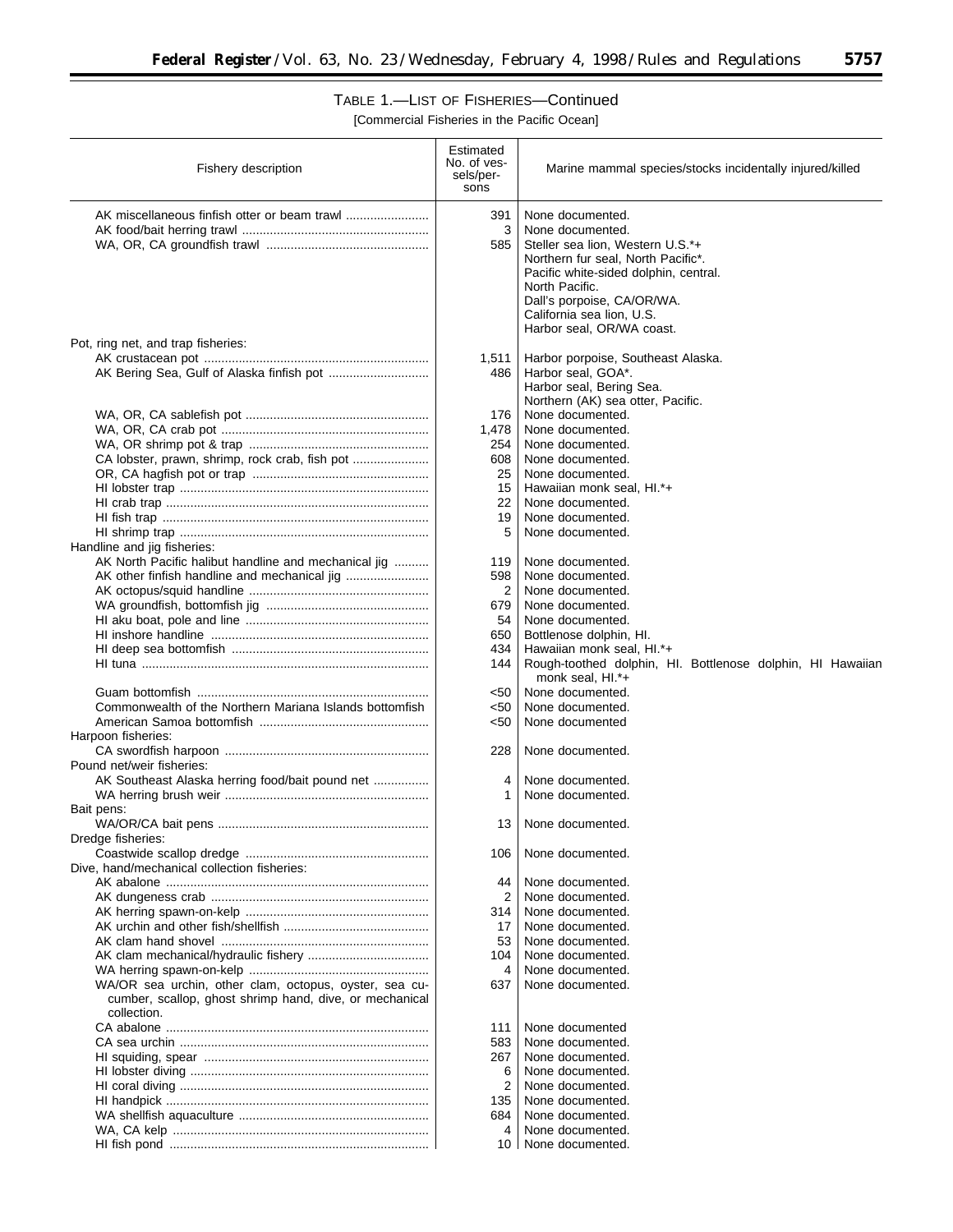# TABLE 1.—LIST OF FISHERIES—Continued

[Commercial Fisheries in the Pacific Ocean]

| Fishery description                                                                                                 | Estimated<br>No. of yes-<br>sels/per-<br>sons | Marine mammal species/stocks incidentally injured/killed |
|---------------------------------------------------------------------------------------------------------------------|-----------------------------------------------|----------------------------------------------------------|
| Commercial passenger fishing vessel (charter boat) fisheries:<br>AK, WA, OR, CA commercial passenger fishing vessel | >17.000<br>(16,276 AK)<br>only)               | None documented.                                         |
|                                                                                                                     | 19                                            | None documented.                                         |
|                                                                                                                     | 114                                           | None documented.                                         |
| Live finfish/shellfish fisheries:                                                                                   |                                               |                                                          |
|                                                                                                                     | 93                                            | None documented.                                         |

\* Marine mammal stock is strategic.

+Stock is listed as threatened or endangered under the ESA, or as depleted under the MMPA.

List of Abbreviations Used in Table 1.

AK—Alaska.

۳

CA—California.

HI—Hawaii.

OR—Oregon.

GOA—Gulf of Alaska.

WA—Washington.

# TABLE 2.—LIST OF FISHERIES

[Commercial Fisheries in the Atlantic Ocean, Gulf of Mexico, and Caribbean]

| Description of fishery                                                                                                                                   | Estimated<br>No. of yes-<br>sels/per-<br>sons | Marine mammal species/stocks incidentally injured/killed                                                                                                                                                                                                                                                                                                                                                                                                                                                                                                                                                                       |
|----------------------------------------------------------------------------------------------------------------------------------------------------------|-----------------------------------------------|--------------------------------------------------------------------------------------------------------------------------------------------------------------------------------------------------------------------------------------------------------------------------------------------------------------------------------------------------------------------------------------------------------------------------------------------------------------------------------------------------------------------------------------------------------------------------------------------------------------------------------|
| Category I                                                                                                                                               |                                               |                                                                                                                                                                                                                                                                                                                                                                                                                                                                                                                                                                                                                                |
| Gillnet fisheries:<br>Atlantic Ocean, Caribbean, Gulf of Mexico large pelagics<br>drift gillnet.                                                         | 15                                            | North Atlantic right whale, WNA.*+<br>Humpback whale, WNA.*+<br>Sperm whale, WNA.*+<br>Dwarf sperm whale, WNA.*<br>Pygmy sperm whale, WNA.*<br>Cuvier's beaked whale, WNA.*<br>True's beaked whale, WNA.*<br>Gervais' beaked whale, WNA.*<br>Blainville's beaked whale, WNA.*<br>Risso's dolphin, WNA.<br>Long-finned pilot whale, WNA.*<br>Short-finned pilot whale, WNA.*<br>White-sided dolphin, WNA.<br>Common dolphin, WNA.*<br>Atlantic spotted dolphin, WNA.*<br>Pantropical spotted dolphin, WNA.*<br>Striped dolphin, WNA.<br>Spinner dolphin, WNA.<br>Bottlenose dolphin, WNA offshore.<br>Harbor porpoise, GME/BF.* |
| Northeast multispecies sink gillnet (including species as de-<br>fined in the Multispecies Fisheries Management Plan and<br>spiny dogfish and monkfish). | 341                                           | North Atlantic right whale, WNA.*+<br>Humpback whale, WNA.*+<br>Minke whale, Canadian east coast.<br>Killer whale, WNA.<br>White-sided dolphin, WNA.<br>Striped dolphin, WNA.<br>Bottlenose dolphin, WNA offshore.<br>Harbor porpoise, GME/BF.*<br>Harbor seal, WNA.<br>Gray seal, Northwest North Atlantic.<br>Common dolphin.<br>Fin whale.<br>Spotted dolphin.<br>False killer whale.<br>Harp seal.                                                                                                                                                                                                                         |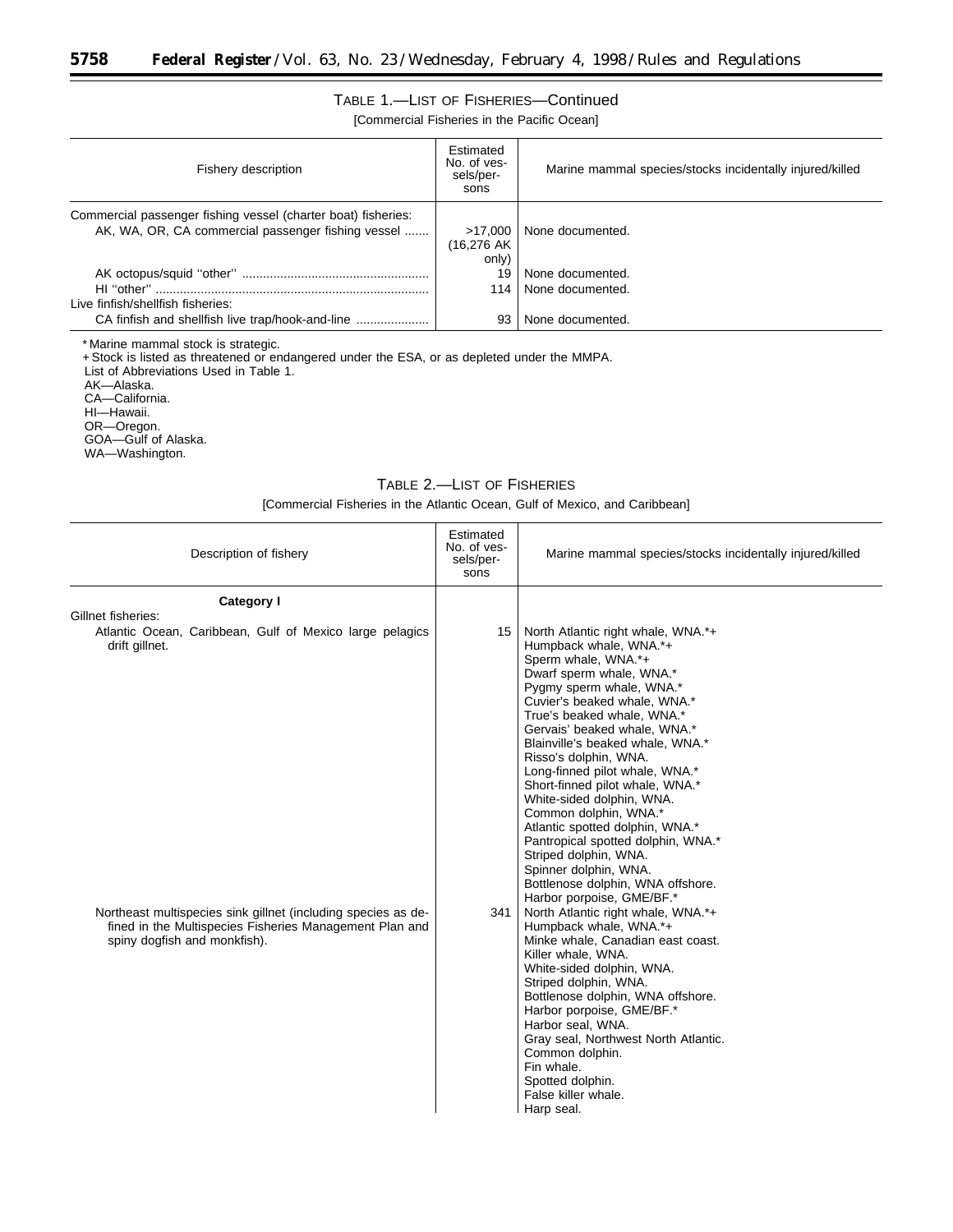▀

# TABLE 2.—LIST OF FISHERIES—Continued

[Commercial Fisheries in the Atlantic Ocean, Gulf of Mexico, and Caribbean]

| Description of fishery                                                                                                                                        | Estimated<br>No. of ves-<br>sels/per-<br>sons | Marine mammal species/stocks incidentally injured/killed                                                                                                                                                                                                                                                                                                                                                                                                                                                                                                                                                          |
|---------------------------------------------------------------------------------------------------------------------------------------------------------------|-----------------------------------------------|-------------------------------------------------------------------------------------------------------------------------------------------------------------------------------------------------------------------------------------------------------------------------------------------------------------------------------------------------------------------------------------------------------------------------------------------------------------------------------------------------------------------------------------------------------------------------------------------------------------------|
| Longline fisheries:<br>Atlantic Ocean, Caribbean, Gulf of Mexico large pelagics<br>longline.                                                                  | 361                                           | Humpback whale, WNA.*+<br>Minke whale, Canadian east coast.<br>Risso's dolphin, WNA.<br>Long-finned pilot whale, WNA.*<br>Short-finned pilot whale, WNA.*<br>Common dolphin, WNA.*<br>Atlantic spotted dolphin, WNA.*<br>Pantropical spotted dolphin, WNA.*<br>Striped dolphin, WNA.<br>Bottlenose dolphin, WNA offshore.<br>Bottlenose dolphin, GMX Outer.<br>Continental Shelf.<br>Bottlenose dolphin, GMX Continental.<br>Shelf Edge and Slope.<br>Atlantic spotted dolphin, Northern.<br>GMX.<br>Pantropical spotted dolphin,<br>Northern GMX.<br>Risso's dolphin, Northern GMX.<br>Harbor porpoise, GME/BF.* |
| Trap/pot fisheries-lobster                                                                                                                                    |                                               |                                                                                                                                                                                                                                                                                                                                                                                                                                                                                                                                                                                                                   |
| Gulf of Maine, U.S. mid-Atlantic lobster trap/pot                                                                                                             | 13,000                                        | North Atlantic right whale, WNA.*+<br>Humpback whale, WNA.*+<br>Fin whale, WNA.*<br>Minke whale, Canadian east coast.<br>White-sided dolphin, WNA.<br>Harbor seal, WNA.                                                                                                                                                                                                                                                                                                                                                                                                                                           |
| <b>Category II</b>                                                                                                                                            |                                               |                                                                                                                                                                                                                                                                                                                                                                                                                                                                                                                                                                                                                   |
| Gillnet fisheries:                                                                                                                                            | >655                                          | Humpback whale, WNA.*+<br>Minke whale, Canadian east coast.<br>Bottlenose dolphin, WNA offshore.<br>Bottlenose dolphin, WNA coastal.*+<br>Harbor porpoise, GME/BF.*                                                                                                                                                                                                                                                                                                                                                                                                                                               |
|                                                                                                                                                               | 133                                           | Humpback whale, WNA.*+<br>White-sided dolphin, WNA.<br>Harbor seal, WNA.                                                                                                                                                                                                                                                                                                                                                                                                                                                                                                                                          |
|                                                                                                                                                               | 10                                            | Bottlenose dolphin, WNA coastal.*<br>North Atlantic right whale, WNA.*+                                                                                                                                                                                                                                                                                                                                                                                                                                                                                                                                           |
| Trawl fisheries:                                                                                                                                              | 620                                           | Common dolphin, WNA.*<br>Risso's dolphin, WNA.*<br>Long-finned pilot whale, WNA.*<br>Short-finned pilot whale, WNA.<br>White-sided dolphin, WNA.                                                                                                                                                                                                                                                                                                                                                                                                                                                                  |
| Haul seine fisheries:                                                                                                                                         |                                               |                                                                                                                                                                                                                                                                                                                                                                                                                                                                                                                                                                                                                   |
|                                                                                                                                                               | 25                                            | Bottlenose dolphin, WNA coastal.*<br>Harbor porpoise, GME/BF.*                                                                                                                                                                                                                                                                                                                                                                                                                                                                                                                                                    |
| Stop net fisheries:<br><b>Category III:</b>                                                                                                                   | 13                                            | Bottlenose dolphin, WNA coastal.*                                                                                                                                                                                                                                                                                                                                                                                                                                                                                                                                                                                 |
| Gillnet fisheries:<br>Rhode Island, southern Massachusetts (to Monomoy Is-<br>land), and New York Bight (Raritan and Lower New York<br>Bays) inshore gillnet. | 32 I                                          | Humpback whale, WNA.*+<br>Bottlenose dolphin, WNA coastal.*+<br>Harbor porpoise, GME/BF.*                                                                                                                                                                                                                                                                                                                                                                                                                                                                                                                         |
|                                                                                                                                                               | 20                                            | Humpback whale, WNA.*+<br>Bottlenose dolphin, WNA coastal.*+<br>Harbor porpoise, GME/BF.*                                                                                                                                                                                                                                                                                                                                                                                                                                                                                                                         |
|                                                                                                                                                               | 60                                            | Humpback whale, WNA.*+<br>Bottlenose dolphin, WNA coastal.*+<br>Harbor porpoise, GME/BF.*                                                                                                                                                                                                                                                                                                                                                                                                                                                                                                                         |
|                                                                                                                                                               | 45                                            | None documented.                                                                                                                                                                                                                                                                                                                                                                                                                                                                                                                                                                                                  |
|                                                                                                                                                               | 94                                            | None documented.                                                                                                                                                                                                                                                                                                                                                                                                                                                                                                                                                                                                  |
| Gulf of Mexico inshore gillnet (black drum, sheepshead,<br>weakfish, mullet, spot, croaker.                                                                   | (1)                                           | None documented.                                                                                                                                                                                                                                                                                                                                                                                                                                                                                                                                                                                                  |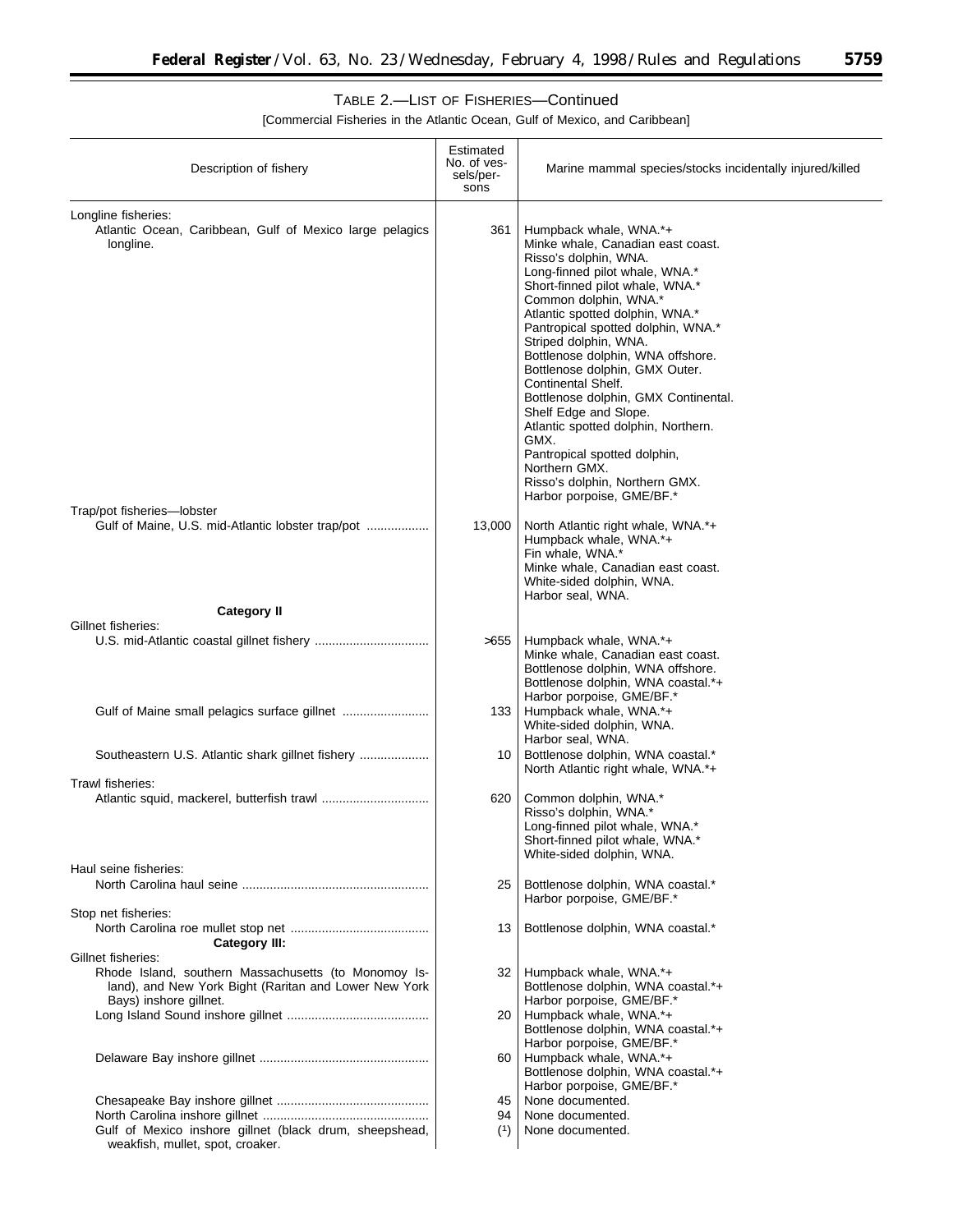Ξ

# TABLE 2.—LIST OF FISHERIES—Continued

[Commercial Fisheries in the Atlantic Ocean, Gulf of Mexico, and Caribbean]

| Description of fishery                                                                                                              | Estimated<br>No. of ves-<br>sels/per-<br>sons | Marine mammal species/stocks incidentally injured/killed                                                                                                                                                                     |
|-------------------------------------------------------------------------------------------------------------------------------------|-----------------------------------------------|------------------------------------------------------------------------------------------------------------------------------------------------------------------------------------------------------------------------------|
| Gulf of Maine, Southeast U.S. Atlantic coastal shad, stur-<br>geon gillnet (includes waters of North Carolina).                     | 1,285                                         | Minke whale, Canadian east coast<br>Harbor porpoise, GME/BF.*                                                                                                                                                                |
| Gulf of Mexico coastal gillnet (includes mullet gillnet fishery<br>in LA and MS).                                                   | (1)                                           | Bottlenose dolphin, WNA coastal.*+<br>Bottlenose dolphin, Western GMX coastal.<br>Bottlenose dolphin, Northern GMX coastal.<br>Bottlenose dolphin, Eastern GMX coastal.<br>Bottlenose dolphin, GMX Bay, Sound, & Estuarine.* |
| Florida east coast, Gulf of Mexico pelagics king and Span-<br>ish mackerel gillnet.                                                 | 271                                           | Bottlenose dolphin, Western GMX coastal.<br>Bottlenose dolphin, Northern GMX coastal.<br>Bottlenose dolphin, Eastern GMX coastal.<br>Bottlenose dolphin, GMX Bay, Sound, & Estuarine.*                                       |
| Trawl fisheries:                                                                                                                    | 1,052                                         | Long-finned pilot whale, WNA.*<br>Short-finned pilot whale, WNA.*<br>White-sided dolphin, WNA.<br>Striped dolphin, WNA.                                                                                                      |
| Mid-Atlantic, Southeastern U.S. Atlantic, Gulf of Mexico<br>shrimp trawl.                                                           | >18,000                                       | Bottlenose dolphin, WNA offshore.<br>Bottlenose dolphin, WNA coastal.*+                                                                                                                                                      |
| Gulf of Maine, Mid-Atlantic sea scallop trawl<br>Gulf of Maine, U.S. mid-Atlantic, coastal herring trawl                            | 320<br>215<br>5                               | None documented.<br>None documented.<br>None documented.                                                                                                                                                                     |
|                                                                                                                                     | >1,000<br>2                                   | None documented.<br>Atlantic spotted dolphin, Eastern GMX.<br>Pantropical spotted dolphin, Eastern GMX.                                                                                                                      |
| Georgia, South Carolina, Maryland whelk trawl                                                                                       | 25<br>200                                     | None documented.<br>None documented.                                                                                                                                                                                         |
|                                                                                                                                     | 550<br>400<br>(1)                             | None documented.<br>None documented.<br>Common dolphins, WNA.*                                                                                                                                                               |
| Marine aquaculture fisheries:                                                                                                       | 48<br>(1)                                     | Harbor seals, WNA.<br>None documented.                                                                                                                                                                                       |
| Purse seine fisheries:                                                                                                              |                                               |                                                                                                                                                                                                                              |
|                                                                                                                                     | 30                                            | Harbor porpoise, GME/BF.*<br>Harbor seal, WNA.<br>Gray seal, Northwest North Atlantic.                                                                                                                                       |
|                                                                                                                                     | 22                                            | Bottlenose dolphin, WNA coastal.*+                                                                                                                                                                                           |
|                                                                                                                                     | 50                                            | None documented.                                                                                                                                                                                                             |
|                                                                                                                                     | 50<br>10                                      | Bottlenose dolphin, Northern GMX coastal.<br>Bottlenose dolphin, Eastern GMX coastal.                                                                                                                                        |
|                                                                                                                                     | (1)                                           | None documented.                                                                                                                                                                                                             |
| Longline/hook-and-line fisheries:                                                                                                   | $>250$                                        | None documented.                                                                                                                                                                                                             |
| Gulf of Maine tub trawl groundfish bottom longline/hook-<br>and-line.<br>Southeastern U.S. Atlantic, Gulf of Mexico snapper-grouper | 46<br>3,800                                   | Harbor seal, WNA.<br>Gray seal, Northwest North Atlantic.<br>None documented.                                                                                                                                                |
| and other reef fish bottom longline/hook-and-line.<br>Southeastern U.S. Atlantic, Gulf of Mexico shark bottom                       | 124                                           | None documented.                                                                                                                                                                                                             |
| longline/hook-and-line.<br>Gulf of Maine, U.S. mid-Atlantic tuna, shark swordfish<br>hook-and-line/harpoon.                         | 26,223                                        | None documented.                                                                                                                                                                                                             |
| Southeastern U.S. Atlantic, Gulf of Mexico & U.S. mid-At-<br>lantic pelagic hook-and-line/harpoon.                                  | 1,446                                         | None documented.                                                                                                                                                                                                             |
| Trap/pot fisheries-lobster, crab, and fish:<br>Gulf of Maine, U.S. mid-Atlantic mixed species trap/pot                              | 100                                           | North Atlantic right whale, WNA.*+<br>Humpback whale, WNA.*+<br>Minke whale, Canadian east coast.<br>Harbor porpoise, GME/BF.*<br>Harbor seal, WNA.<br>Gray seal, Northwest North Atlantic.                                  |
| U.S. mid-Atlantic and Southeast U.S. Atlantic black sea<br>bass trap/pot.                                                           | 30                                            | None documented.                                                                                                                                                                                                             |
|                                                                                                                                     |                                               | >700   None documented.                                                                                                                                                                                                      |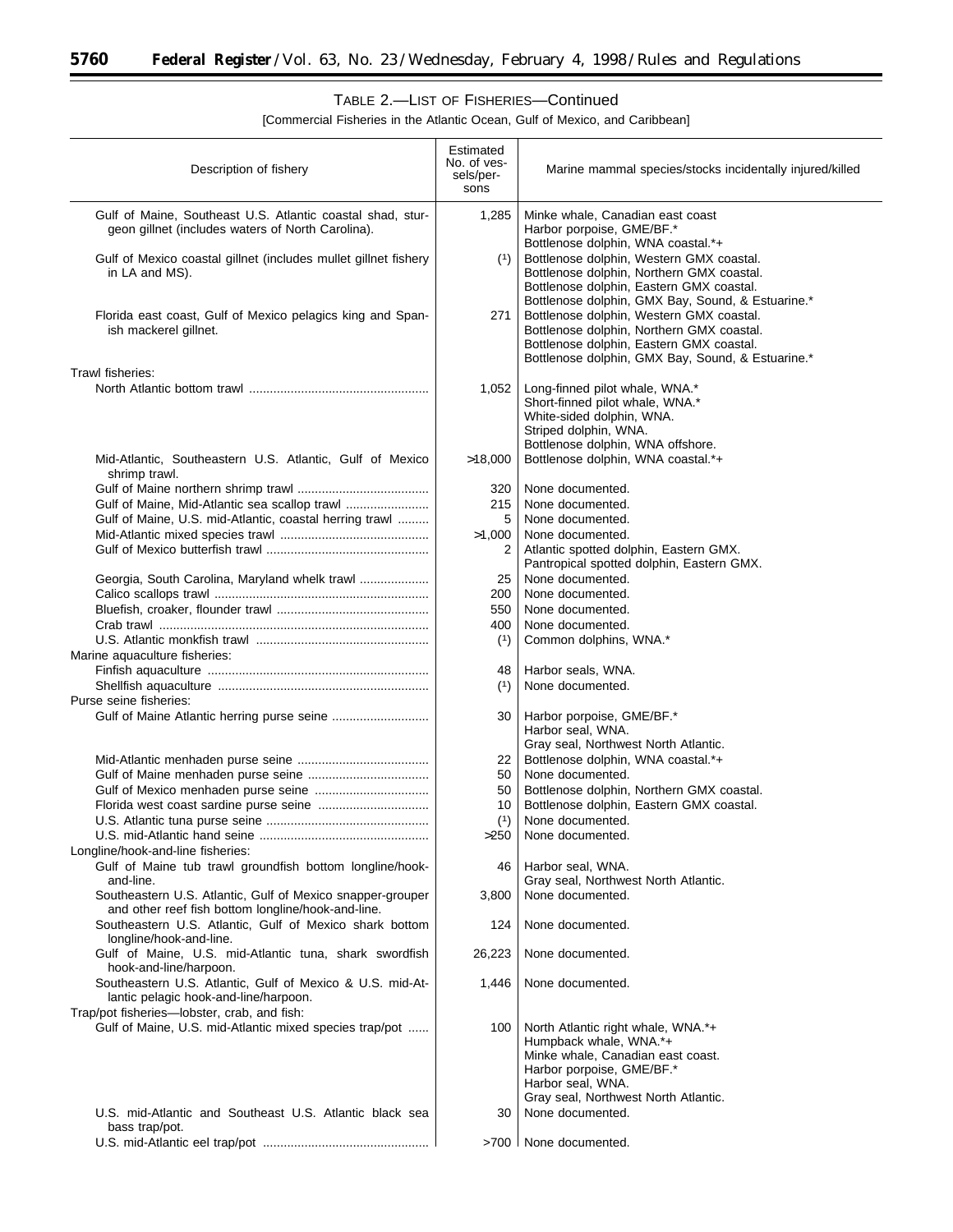# TABLE 2.—LIST OF FISHERIES—Continued

[Commercial Fisheries in the Atlantic Ocean, Gulf of Mexico, and Caribbean]

| Description of fishery                                                                                                                               | Estimated<br>No. of ves-<br>sels/per-<br>sons | Marine mammal species/stocks incidentally injured/killed                                                                                                                                                                                                  |
|------------------------------------------------------------------------------------------------------------------------------------------------------|-----------------------------------------------|-----------------------------------------------------------------------------------------------------------------------------------------------------------------------------------------------------------------------------------------------------------|
| Atlantic Ocean, Gulf of Mexico blue crab trap/pot                                                                                                    | 20,500                                        | Bottlenose dolphin, WNA coastal.*<br>Bottlenose dolphin, Western GMX coastal.<br>Bottlenose dolphin, Northern GMX coastal.<br>Bottlenose dolphin, Eastern GMX coastal.<br>Bottlenose dolphin, GMX Bay, Sound, & Estuarine.*<br>West Indian manatee, FL.*+ |
| Southeastern U.S. Atlantic, Gulf of Mexico, Caribbean<br>spiny lobster trap/pot.<br>Stop seine/weir/pound fisheries:                                 | 750                                           | West Indian manatee, FL.*+<br>Bottlenose dolphin, WNA coastal.*+                                                                                                                                                                                          |
| Gulf of Maine herring and Atlantic mackerel stop seine/weir                                                                                          | 50                                            | North Atlantic right whale, WNA.*<br>Humpback whale, WNA.*+<br>Minke whale, Canadian east coast.<br>Harbor porpoise, GME/BF.*<br>Harbor seal, WNA.<br>Gray seal, Northwest North Atlantic.                                                                |
| U.S. mid-Atlantic mixed species stop/seine/weir (except the<br>North Carolina roe mullet stop net).                                                  | 500                                           | None documented.                                                                                                                                                                                                                                          |
| Dredge fisheries:                                                                                                                                    | 2,600                                         | None documented.                                                                                                                                                                                                                                          |
| Gulf of Maine, U.S. mid-Atlantic sea scallop dredge                                                                                                  | 233                                           | None documented.                                                                                                                                                                                                                                          |
| U.S. mid-Atlantic offshore surfclam and quahog dredge                                                                                                | 100                                           | None documented.                                                                                                                                                                                                                                          |
|                                                                                                                                                      | >50                                           | None documented.                                                                                                                                                                                                                                          |
| Haul seine fisheries:                                                                                                                                | 7,000                                         | None documented.                                                                                                                                                                                                                                          |
| Southeastern U.S. Atlantic, Caribbean haul seine<br>Beach seine fisheries:                                                                           | 25                                            | None documented.                                                                                                                                                                                                                                          |
|                                                                                                                                                      | 15                                            | West Indian manatee, FL.+                                                                                                                                                                                                                                 |
| Dive, hand/mechanical collection fisheries:                                                                                                          |                                               |                                                                                                                                                                                                                                                           |
| Gulf of Maine urchin dive, hand/mechanical collection                                                                                                | >50                                           | None documented.                                                                                                                                                                                                                                          |
| Atlantic Ocean, Gulf of Mexico, Caribbean shellfish dive,<br>hand/mechanical collection.                                                             | 20,000                                        | None documented.                                                                                                                                                                                                                                          |
| Commercial passenger fishing vessel (charter boat) fisheries:<br>Atlantic Ocean, Gulf of Mexico, Caribbean commercial pas-<br>senger fishing vessel. | 4,000                                         | None documented.                                                                                                                                                                                                                                          |

\* Marine mammal stock is strategic.

+ Stock is listed as threatened or endangered under the ESA, or as depleted under the MMPA.<br>1 Unknown.

List of Abbreviations Used in Table 2. FL—Florida.

GA—Georgia. GME/BF—Gulf of Maine/Bay of Fundy. GMX—Gulf of Mexico. NC—North Carolina. SC—South Carolina. TX—Texas.

WNA—Western North Atlantic.

#### **Classification**

This rule does not alter the existing requirements for registration, the accommodation of observers, or other substantive requirements. In addition, this final rule does not change the classification of any commercial fisheries. Accordingly, this rule imposes no new burdens on the public. For these reasons, under 5 U.S.C 553(d)(3), the Assistant Administrator finds that it is unnecessary to provide for the normal 30-day delay in the effective date of this final rule. The changes to the List of Fisheries for 1998 are effective on the date of publication in the **Federal Register**.

This action has been determined to be not significant for the purposes of E.O. 12866.

When this LOF for 1998 was proposed, the Assistant General Counsel for Legislation and Regulation of the Department of Commerce certified to the Chief Counsel for Advocacy of the Small Business Administration certified that this rule would not have a significant economic impact on a substantial number of small entities. No comments were received regarding this certification. As a result, a regulatory flexibility analysis was not prepared.

This action makes minor changes to the current List of Fisheries and reflects new information on commercial

fisheries, marine mammals, and interactions between commercial fisheries and marine mammals. This final LOF informs the public which U.S. commercial fisheries in 1998 are subject to the registration and reporting requirements specified under 50 CFR 229.4.

This final rule does not contain policies with federalism implications sufficient to warrant preparation of a federalism assessment under E.O. 12612.

Notwithstanding any other provision of law, no person is required to respond to nor shall a person be subject to a penalty for failure to comply with a collection of information subject to the